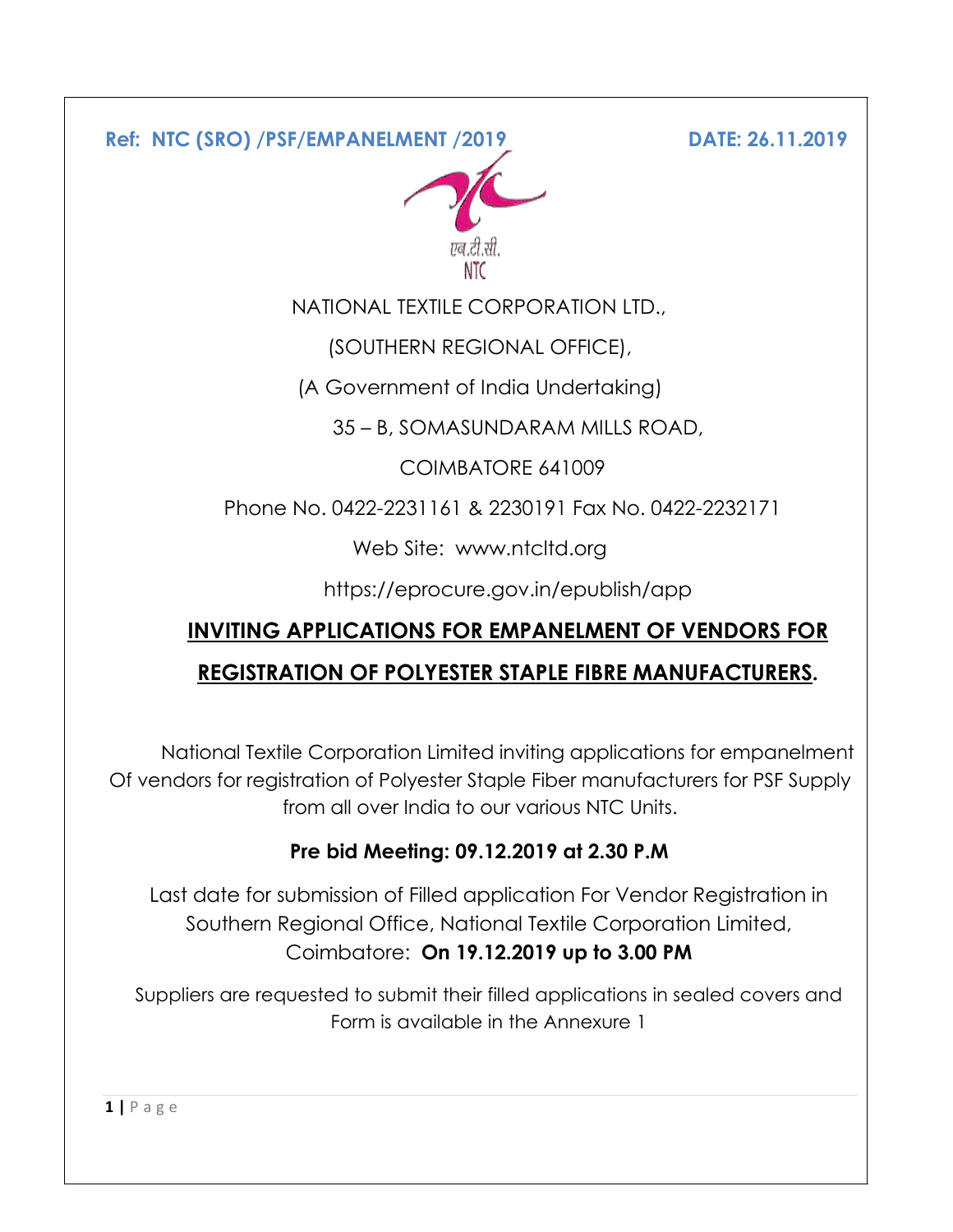# **NATIONAL TEXTILE CORPORTAION LIMITED**

# **REVISED STANDARD OPERATING PROCEDURE FOR PROCUREMENT OF POLYESTER STAPLE FIBRE**

# **A. OBJECTIVE -**

Standard Operating Procedure (SOP) for procurement of Polyester Staple Fibre (PSF) to facilitate a quick decision through proper procurement and maintaining the inventory of PSF as per the requirement.

### **B. SCOPE-**

This policy covers the procurement methodology for virgin PSF through e-Tendering process.

# **C. PSF PROCUREMENT COMMITTEE –**

A committee\* has been set up for procuring PSF for its mills having members from Head Office, Southern Regional Office and Western Regional Office for ensuring transparency and to strengthen the system

- Officer In charge Southern Regional Office.
- Chief General Manager (Tech) Head Office.
- General Manager (Finance) Western Regional Office.
- General Manager (Technical) Southern Regional Office (Member Secretary & Administrator for E-portal.

\*On availability of any officer (below board level), higher in rank than the CGM in the Management, revision of this committee would be considered to be headed by him.

- $\triangleright$  PSF procurement committee will scrutinize the offers and compile the complete information like Fiber Quality, Quantity etc.
- $\triangleright$  The Committee will finalize the manufacturers and rates as per the procedures laid down in this SOP for purchase of PSF within 24 Hrs and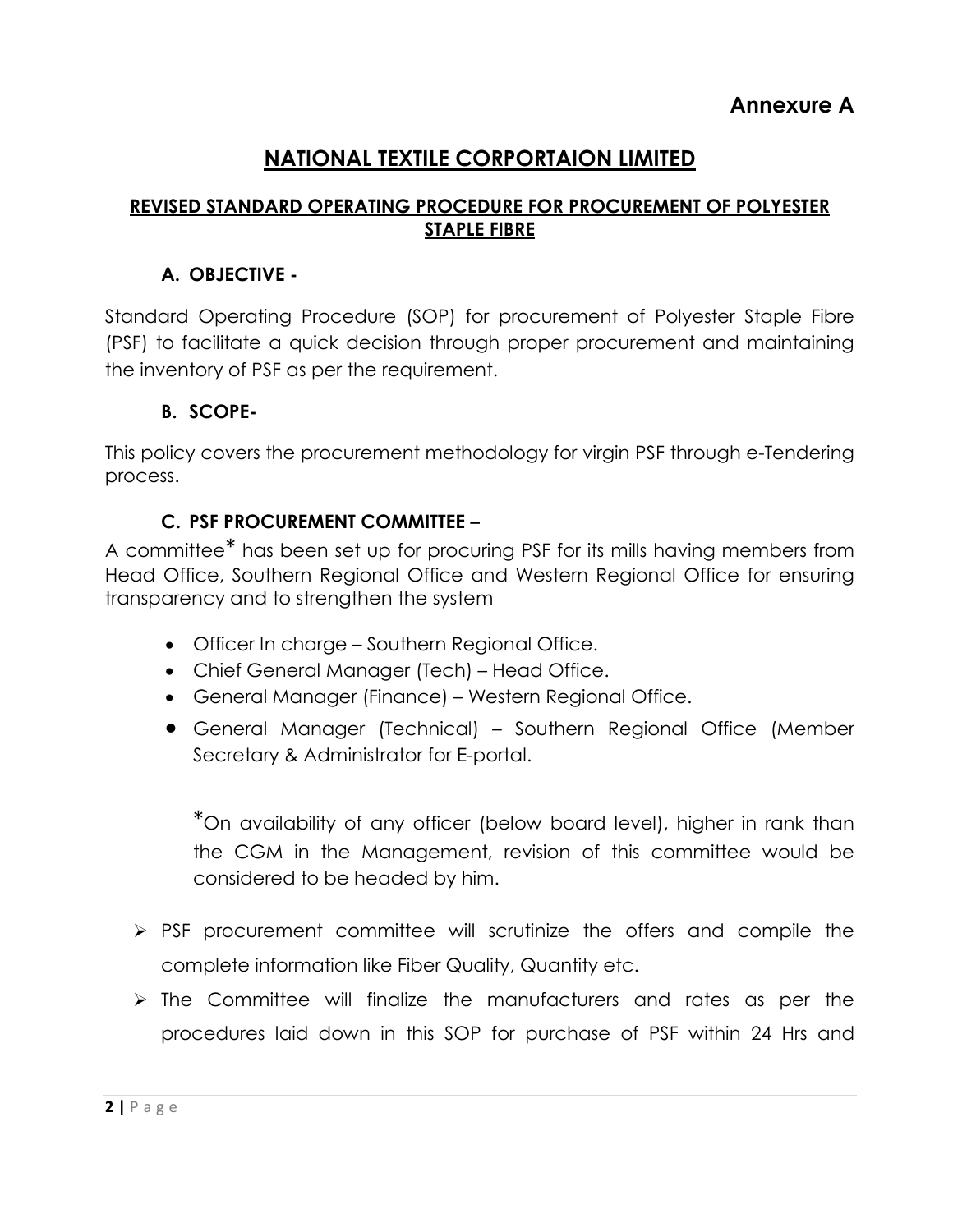communicate the same online to the Mills/Regions for placing orders accordingly.

# **D. VENDOR (Manufacturer) REGISTRATION -**

The interested Manufacturers of PSF in India will be registered by NTC as per the eligibility criteria given in **Annexure – I.**

# **E. PROCUREMENT THROUGH e-TENDERING–**

- i) The PSF purchase will be done through e-tendering / e-auction platform. Intimation will be given to the registered manufacturers about eprocurement on their email - id mentioning date and time.
- ii) Registered manufacturers will be requested to send their offers to NTC through online portal. No other mode of submission of offers will be allowed.
- iii) The unit Head will decide and inform about the quality like Cut length, Denier, Lusture i.e Semi dull, dull etc and quantity of PSF required, before procurement in order to get rates of the raw material.
- iv) The registered manufacturers would be requested to quote for discount in terms of Rs per Kg valid for the period of contract i.e. 6 months over the Base Price/ Kg of PSF. The base price is defined at **para F** of this SOP.
- v) For calculating the L1 rate, discount offered by the supplier will be subtracted from its Base Price. The manufacturers whose offered rate (Including discount) is the least would be considered as L1. This discount would remain fixed and valid for six months from the date of first e-tenders finalization. Other two manufacturers which are L2 and L3 will be offered to match their prices with that of L1 quoted price. If any participant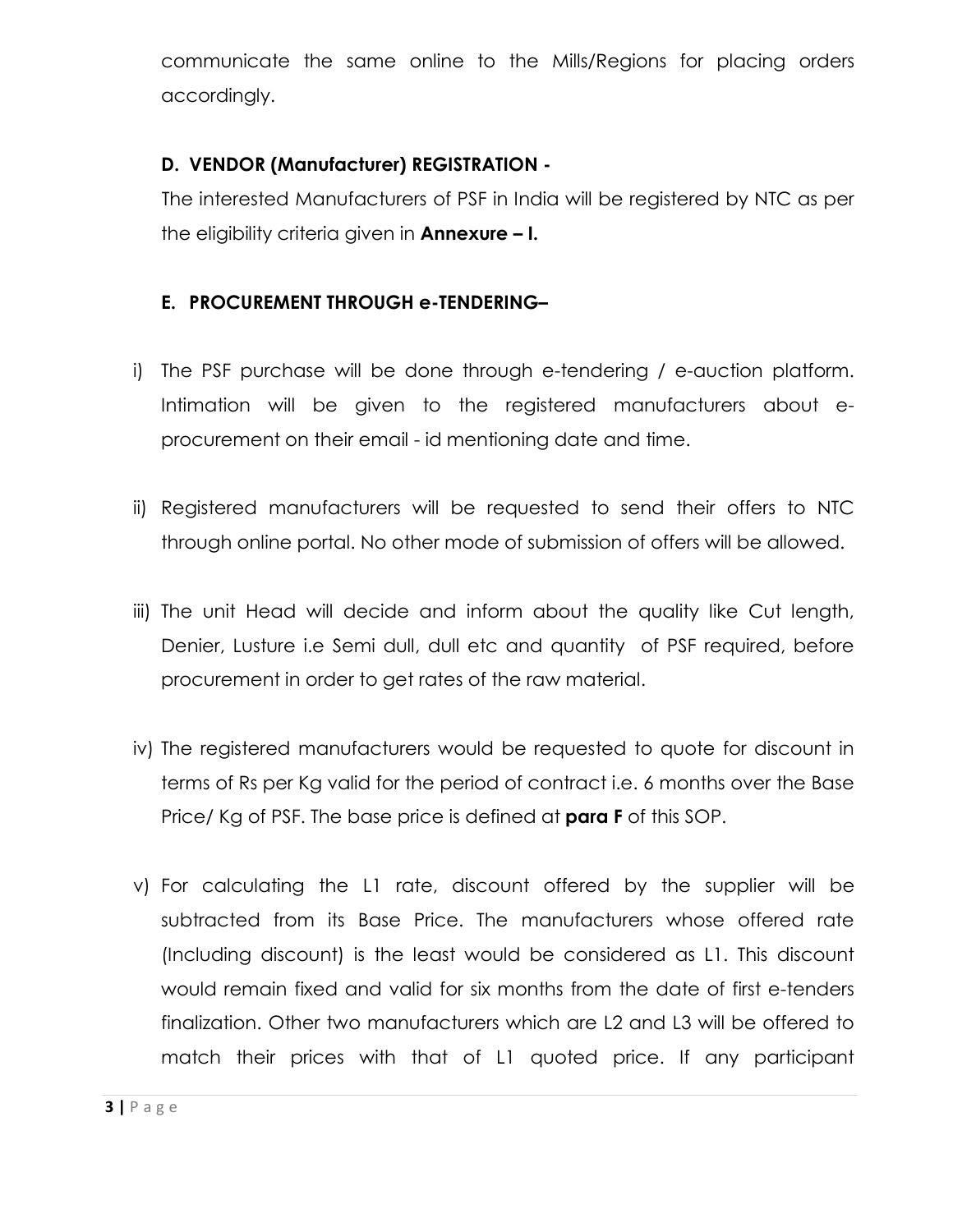manufacturer does not agree to match the rates as above, offer will be given to L4 party and so on, at L1 quoted price. NTC shall have maximum of three participant manufacturers at any given point of time and quantum of order allocation will be as follows:

- 65% quantity will be allocated to L1
- 25 % quantity will be allocated to L2 party at L1 rate
- 10% quantity will allocated to L3 party at L1 rate (Percentage of allocation will not be in exact value as above and will be depending upon the spindle capacity of various mills in NTC)
- vi) If any manufacturer is not able to supply their allocated quantity, then committee is empowered to divert their allocated quantity to other manufacturer such as L2, L3, and L4 etc at L1 Quoted rate.
- vii) For participating in e-tendering process, it should be from manufacturer only.

# **F. Base price**

**Base Price is the minimum delivered rate of the fibre at the mill before applying discount.** 

- i) As the base price of PSF keeps changing every 15 days normally, the Committee will invite quotes online from registered manufacturers of PSF for the base price once in every 15 days.
- ii) The Base price/Kg quoted by the manufacturers should be Mill Delivery Rate including all other costs like transportation, insurance etc, only GST as applicable will be extra.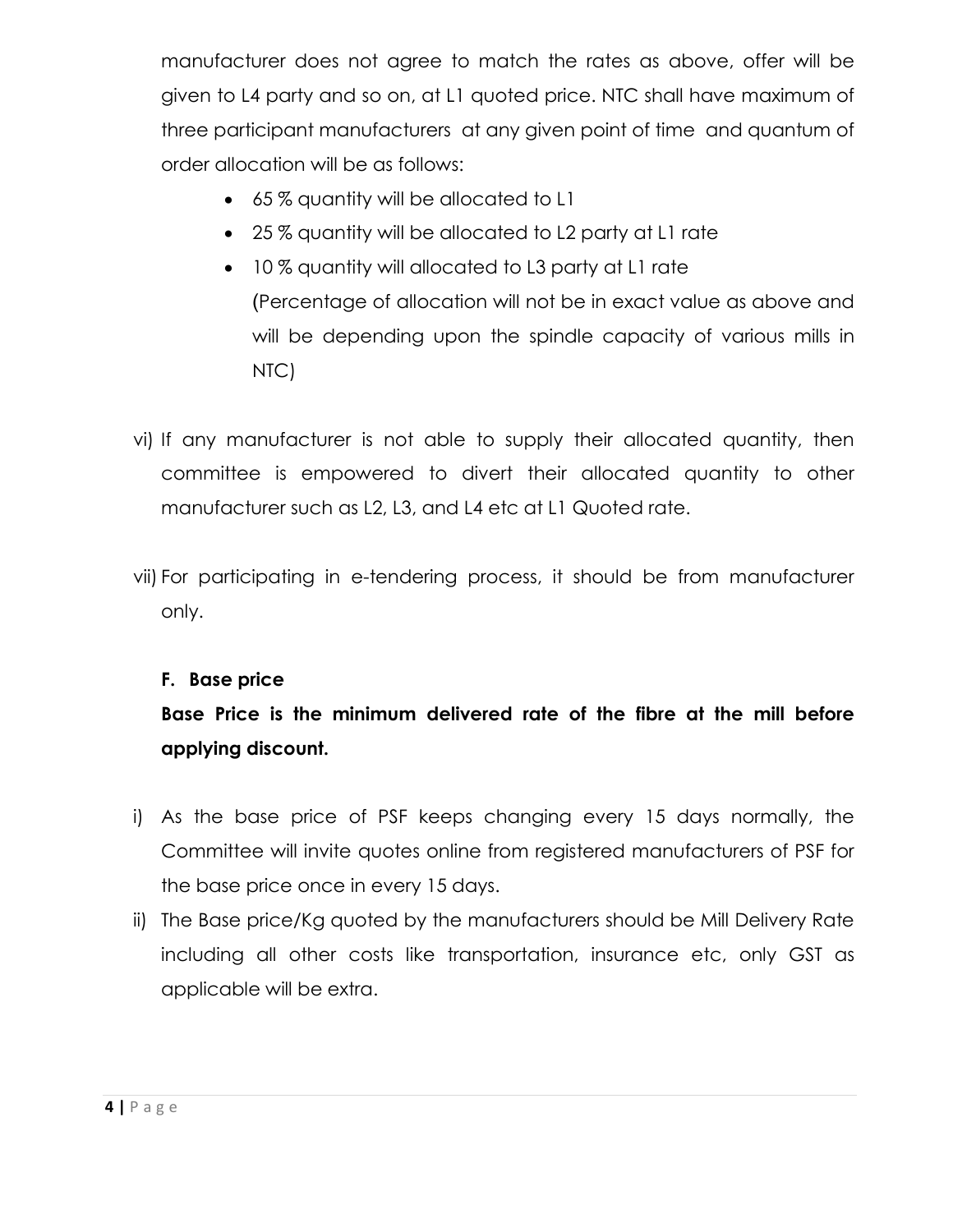- iii) The Base price/Kg offered for different Denier, Colour / Lusture (like Semi dull / dull) will be valid for fifteen days and NTC Mills will place the order within same period.
- iv) The PSF Base Price/kg for a particular fortnight will be valid for all orders placed during that period.

# **G. Quality Parameters of the PSF Supply -**

Quality parameter and its tolerance limit are as under:-

| <b>PSF Quality</b> | <b>Unit</b>         | <b>Standards &amp; Tolerance</b>                           | Fibre Testing Standards to be adopted                     |
|--------------------|---------------------|------------------------------------------------------------|-----------------------------------------------------------|
| parameter          |                     | limit                                                      |                                                           |
|                    |                     | For Cut Length Below<br>40 mm $-1.0$ mm                    | BISFA - In House Method (The<br>International Bureau of   |
| Cut Length         | <b>MM</b>           | For Cut Length 40 mm<br>& above $- \pm 1.5$ mm             | Standardization of Manmade Fibres)                        |
| Over Length        | Nos. per            | 20 No's per Grams of                                       |                                                           |
| Fibre              | gram                | PSF Sample.                                                |                                                           |
| Denier             | Denier              | ± 0.05                                                     | ASTM D-1577 (American Society For                         |
|                    |                     |                                                            | Testing & Materials)                                      |
| <b>Tenacity</b>    | Grams Per<br>Denier | 0.8 & 1.0 Denier $\geq 6.0$<br>GPD & above.                | ASTM D-3822 (American Society For<br>Testing & Materials) |
|                    |                     | 1.1, 1.2 and 1.4 Denier<br>$\geq$ 5.5 GPD & above          |                                                           |
| Fuse Fibre         | In milli<br>grams   | 8 mg per 100 Grams<br>of PSF Sample in the<br>Card Fleece. |                                                           |
| Spin finish        | %                   | 0.1350 -0.2000                                             | <b>Chemical Extraction Method</b>                         |
| Colour / Lusture   | Visual              | Dull, semi Dull                                            | White Index (As per shade card)                           |

Note: The above Quality parameters of the PSF supply applicable for the various denier from 0.80, 1.00, 1.10, 1.20 and 1.40 Denier.

# **\*The above quality parameters are subject to the written recommendation of SITRA (South India Textile Research Association).**

The manufacturer should furnish the test certificate on PSF Quality parameters mentioned as above, with each consignment. In case the standard used in testing the quality parameters is different than the above mentioned, the manufacturer should mention the test methods applied and the instruments used.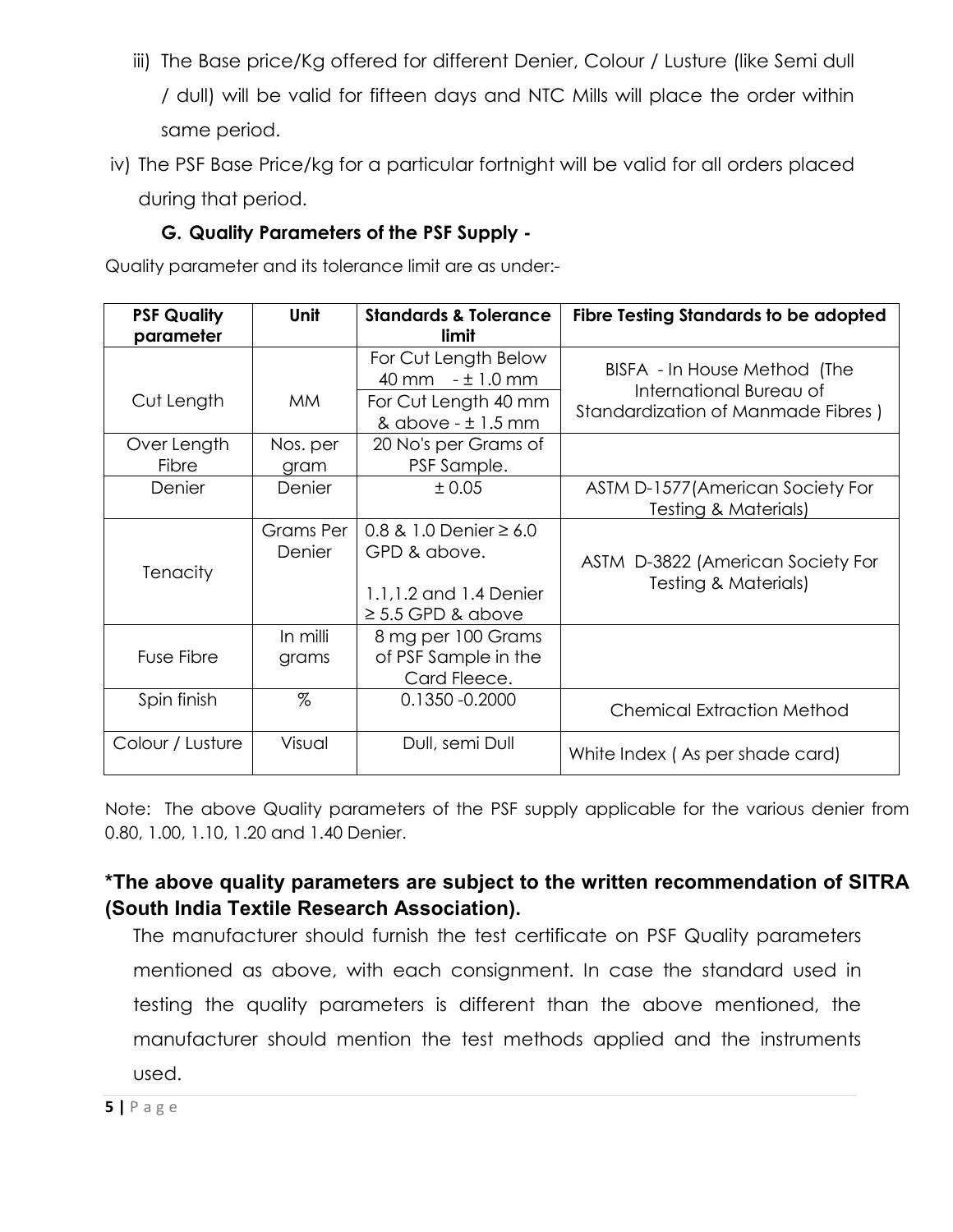- Each mill to send the samples for testing to SITRA monthly once as well whenever there is a change in Merge Number as informed by the Manufacturer.
- The PSF Sample will be packed through proper sealing and forwarded to SITRA via NTC Centralized laboratory accompanied by certification by the individual Mills Raw Material Inspection Committee.

# **H. Deductions, Rejections and Penalties:**

- 1. The Lots of particular supply having the quality parameter outside the tolerance limit will be rejected by the respective mills.
- 2. Rejected bales will be replaced by the manufacturers at their costs within 30 days of communication from NTC in writing which includes e-mail, fax, or any form of written communication.
- 3. If party does not replace the fibre within 30 days from the date of intimation NTC would charge interest @ 12.5% on defective value of fibres from the 31st day.
- 4. If any dispute arises between NTC and the manufacturer on account of test report/sampling, in such a case, joint sample will be collected in the presence of Manufacturer's representative and NTC designated mill officials. The collected sample will be sent to recognized Independent Testing lab (SITRA). Such test report of Independent Testing lab - SITRA shall be binding on both the parties.
- 5. If a manufacturer bid for the PSF but does not supply, NTC will recover the difference of the price (if on higher side) of the next bidding or price after 15 days (if bidding is not done earlier) of similar variety fibres from the payments outstanding/ security deposit.
- 6. If the lot supplied by the manufactures is rejected three times in six months in a particular mill, they will be debarred from the supply during the contract period of six months.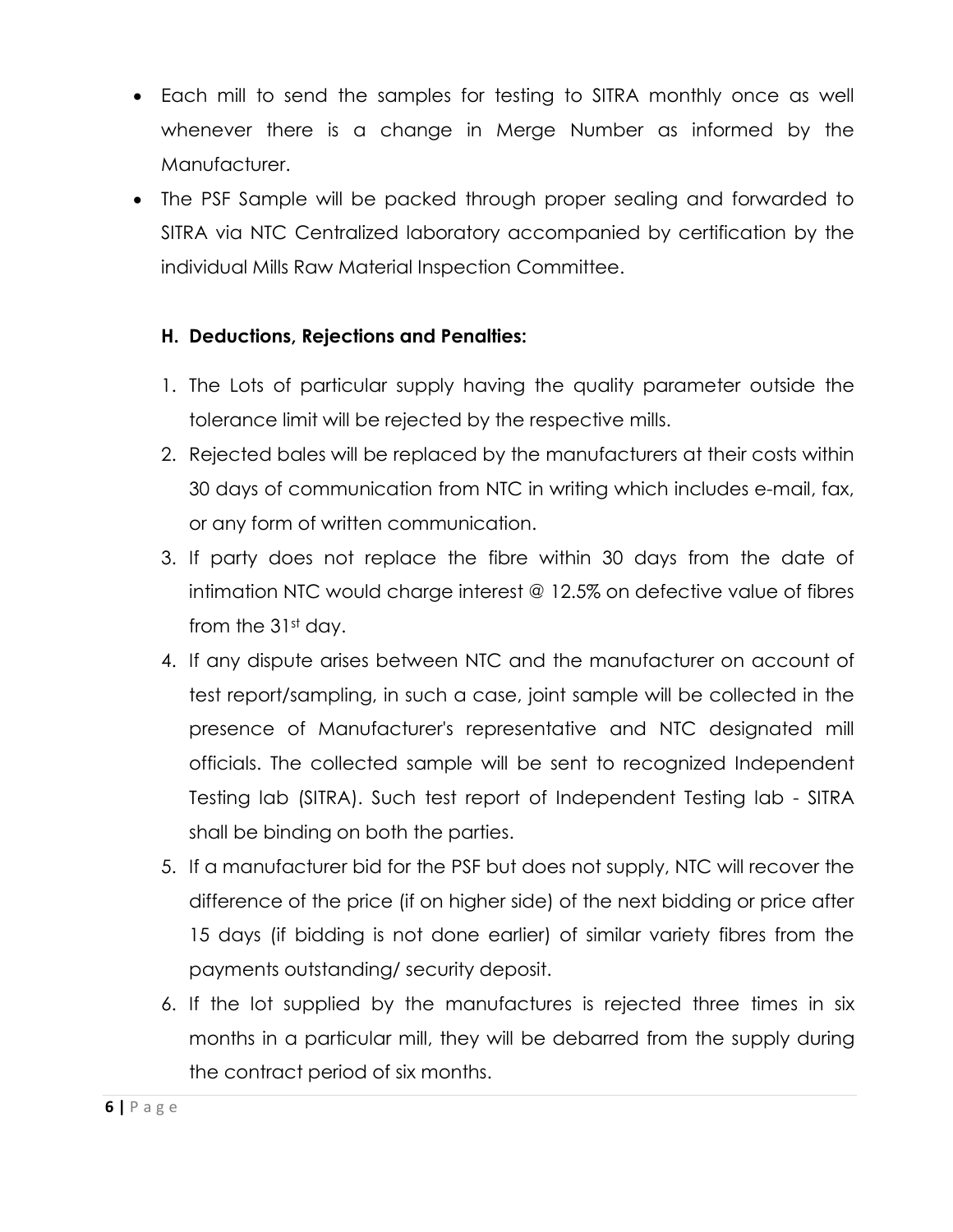# **I. Delivery Period and Payment of Supply-**

- 1. Minimum quantity supplied by a manufacturer for virgin PSF should be 2500 Metric ton per year, which is approximately 10 % of NTC requirement
- 2. Delivery of material is to be done within 7 days from the date of purchase order followed by the schedules given by the Mills/Regions.
- 3. Payment will be made by NTC within 7 days, from the date of receipt of material received.
- 4. Cash discount of Rs 0.50 per kgs will be provided by the vendor on the payments made by NTC within 5 days from the date of receipt of material.
- 5. In case there is dispute on the testing of the material, the payment will be made after 7 days from the date of settling the issue between the parties, without any Interest in making payment.
- 6. The quality and quantity of PSF received will be checked by the Mills, and in case of any deviation noted, the claim of damages can be raised by NTC within one month from date of receipt.

# **J. Standard Operating System-**

- 1. Unit Heads/Regional office officials are responsible to maintain the required quantum of raw-material stock with them and ordering their requirements on monthly basis to the procurement committee in writing.
- 2. Regional office's will get requirement of PSF with specified quality and parameters from the Mills and provide this feed back to Committee.

# **K. Ideal Stock position of PSF –**

Maximum 30 days of Consumption. Variation in prices and the marketing sentiments; Committee/ ROs can decide the covering fiber for extended period.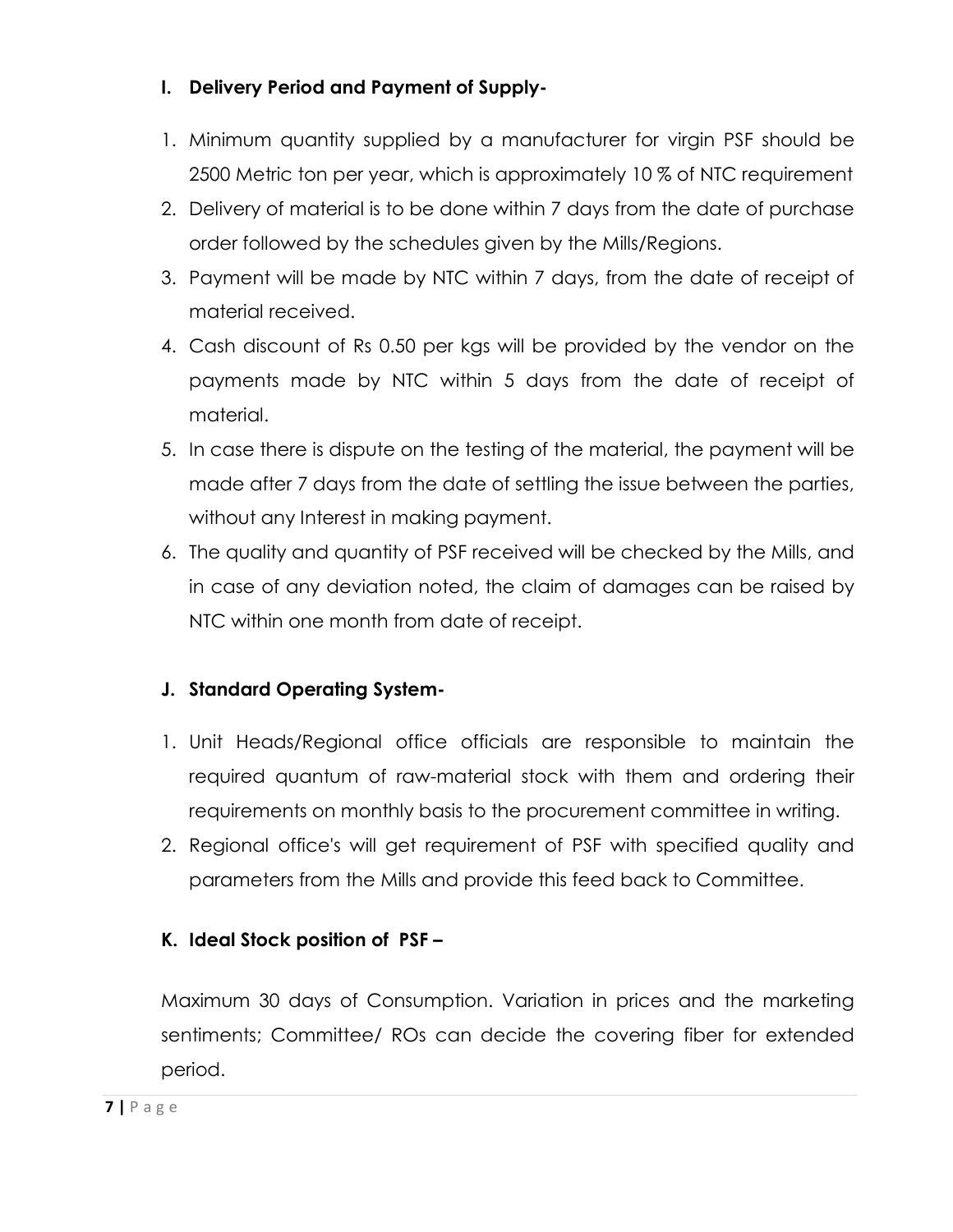### **L. Access to SOP**

This SOP document will be available on NTC website at www.ntcltd.org as well as on Government e-procurement portal (CPP).

# **M. Interest to be paid by the mills on late payment**

- 1. NTC will not pay any interest up to 10<sup>th</sup> day from the date of receipt.
- 2. Thereafter, interest payable by NTC on due amount would be 12% p.a.

# **N. Liquidated Damage (LD) Clause**

I. 0.1% per day of purchase order value for delay after delivery schedule. The delay shall be reckoned from the end of delivery schedule. The delivery schedule is of 7 days from the date of issuing of Purchase Order. Liquidated damage will be changed to a maximum of 0.7% i.e. upto 07 days period. If the bidder failed to supply even after the Liquidated Damage (LD) period, then work order will stand terminated.

Delays arising out of genuine factor(S) or any other beyond control of mill/supplier are to be ascertained by PSF committee and it has right to waive –off penalty.

II. As already referred under clause ''H (5) of SOP'', in order to protect Government interest in case of rising prices, the NTC will recover the difference of the price ( if on higher side)in the next bidding or 15 days (if bidding is not earlier) of similar variety fibers from the payments outstanding / security deposit.

The Total liquidity damages applicable will be the sum of (I) and (II) subject to overall ceiling of 10% of value of defaulting supply order.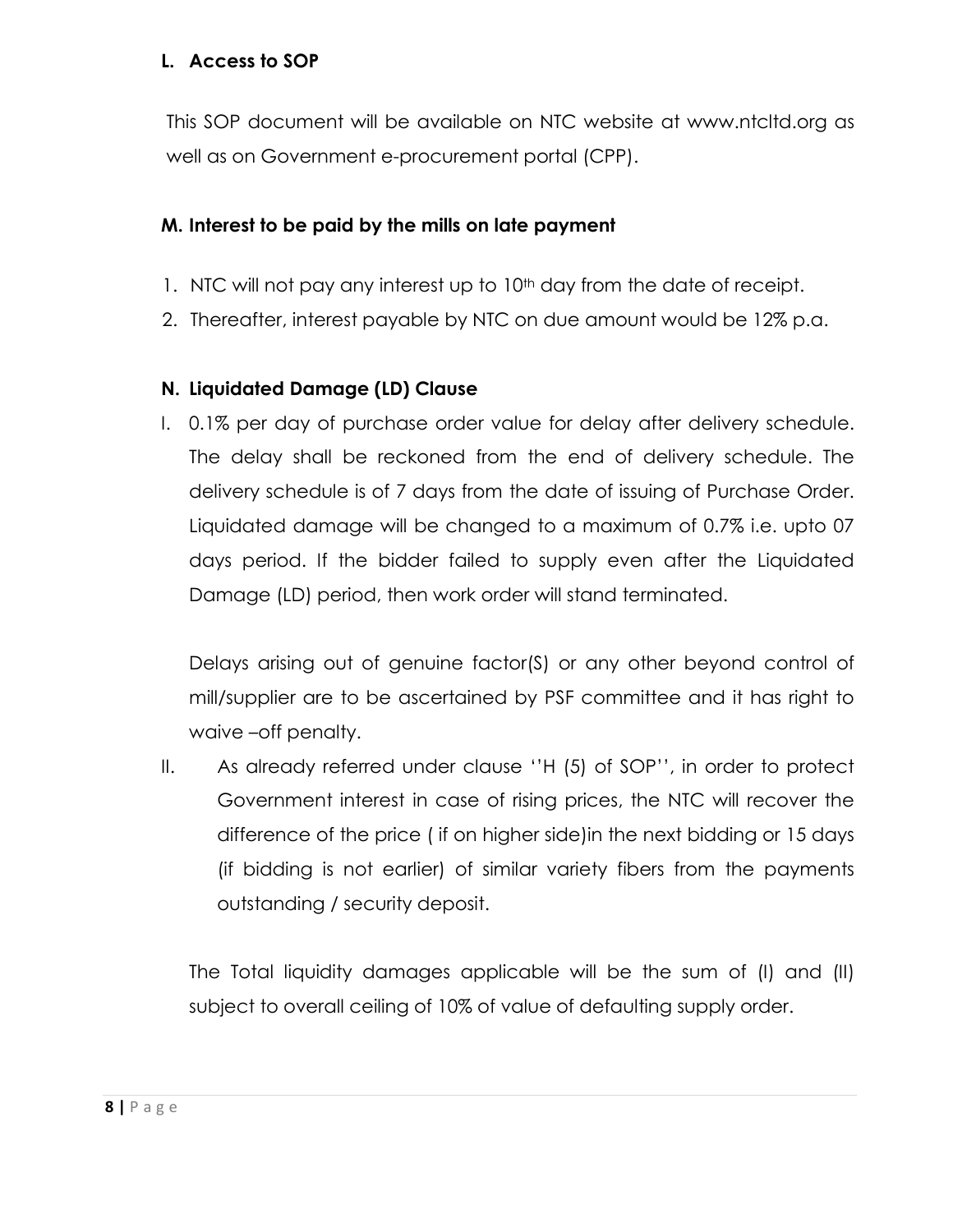### **O. PERFORMANCE SECURITY DEPOSIT ( PSD)**

In order to ensure the performance of the contract, a PSD shall be obtained from the successful bidders(S) after award of contract. The PSD shall be obtained from every successful bidders irrespective of its registration status.

The PSD shall be equal to an amount of 10% of the subject order value. Since, as per the clause ''5 of Annexure -1 of SOP, every supplier has submitted a security deposit, the balance amount in the form of bank guarantee (10% of first supply order value of Base rate minus Rs.25 Lakhs) will be payable by the eligible vendor immediately after the placement of supply order.

The Bank Guarantee (BG) shall be from a Public Sector Bank (PSB) and should be valid for a period of 7 months from the date of first supply order. This BG will be valid for revolving over the future contracts within the period of six month.

NTC will confirm the sanctity of the submitted Bank Guarantee from the respective banks. The Submitted Bank Guarantee will be returned to the respective vendors after a period of 7 months from the first supply order if there are no pending dues.

# **O.INTEGRITY PACT**

1. NTC entered integrity pact MOU with Transparency International. The bidders have to submit duly signed enclosed Performa of Integrity Pact. Only those vendors, who commit themselves to integrity pact will be consider to competent for participating in bidding process.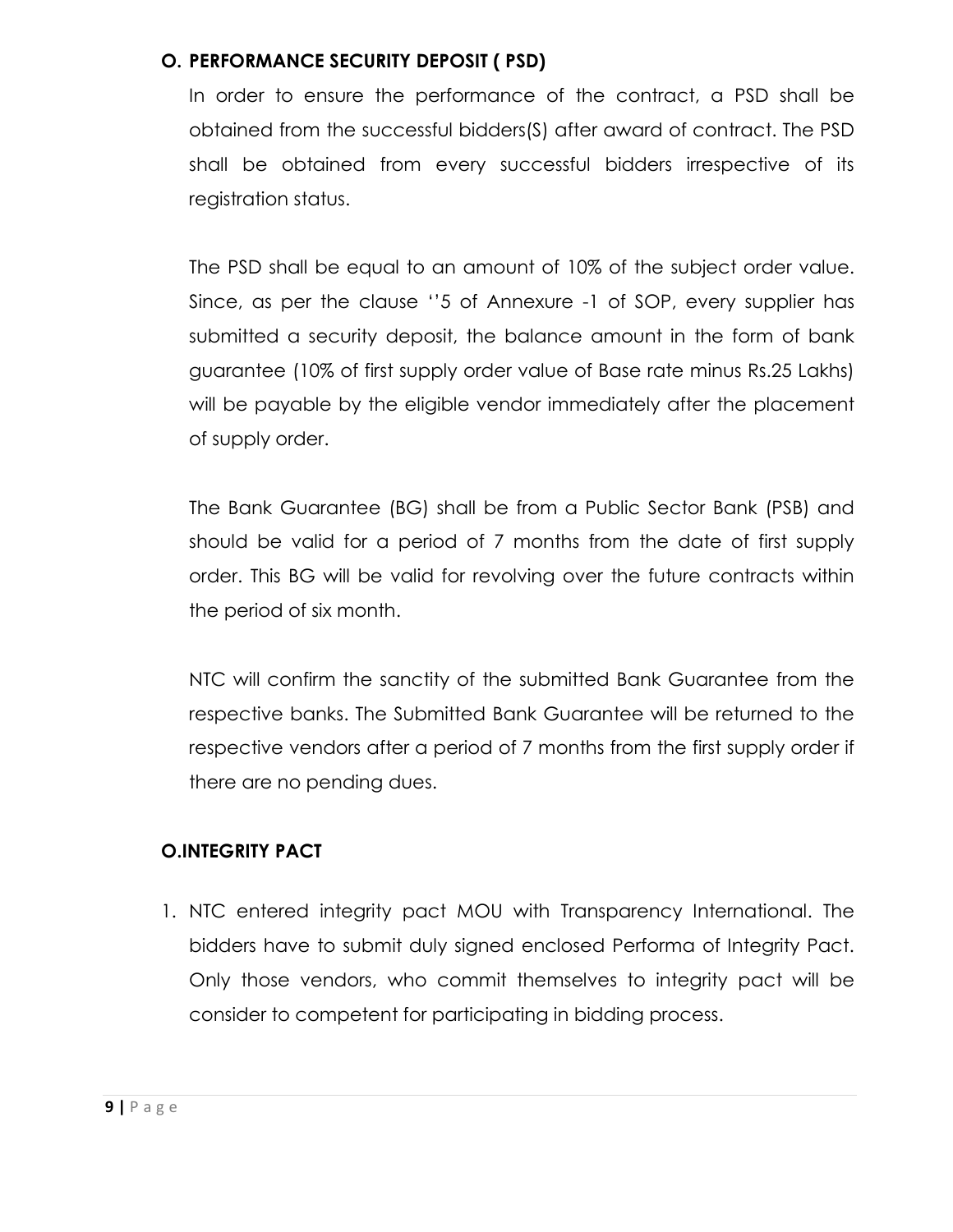2. The tendering is being monitored by Independent External Monitor Shri Kalyan Chand, Retd. IRS (Contact No.: +91 9968095320) and Shri Ashok Kumar Tripathi, Retd. District Judge (Contact No.: +919911566668). If any party is aggrieved they are free to approach the said IEMs in terms of Integrity Pact.

Copy of Integrity Clause is enclosed as **Annexure-II.**

# **P.FORCE MAJURE**

The General Manager of mills shall not be liable for any failure or delay in execution of contract due to any cause beyond their control including fire, floods, strikes, go-slow, lock-out, closure, pestilence dissilience dispute with staff dislocation of normal working conditions, war riots epidemics political upheavals Government actions commotion, breakdown of machinery, shortage of labour, demands or otherwise or any other cause or conditions beyond the control of aforesaid causes or not and the existence of such cause or consequence may operate at the sole discretion of the General Manager of Respective Mills. To extend the time of execution on the part of the General Manager, for said mills by such period as may be necessary to enable the respective General Manager to affect execution after the cause of delays will have ceased to exist. The provisions aforesaid shall not be limited or abrogated by any other terms of the contract whether printed or written.

### **Q.ARBITRATION**

The Terms & Condition of this tender document shall prevail in case of any dispute arising out of this contract. Any dispute or difference whatsoever arising between the parties out of this contract shall be settled by arbitration in accordance with the rule of Arbitration or the Indian Council of Arbitration and the award made in pursuance, thereof shall be binding on the parties.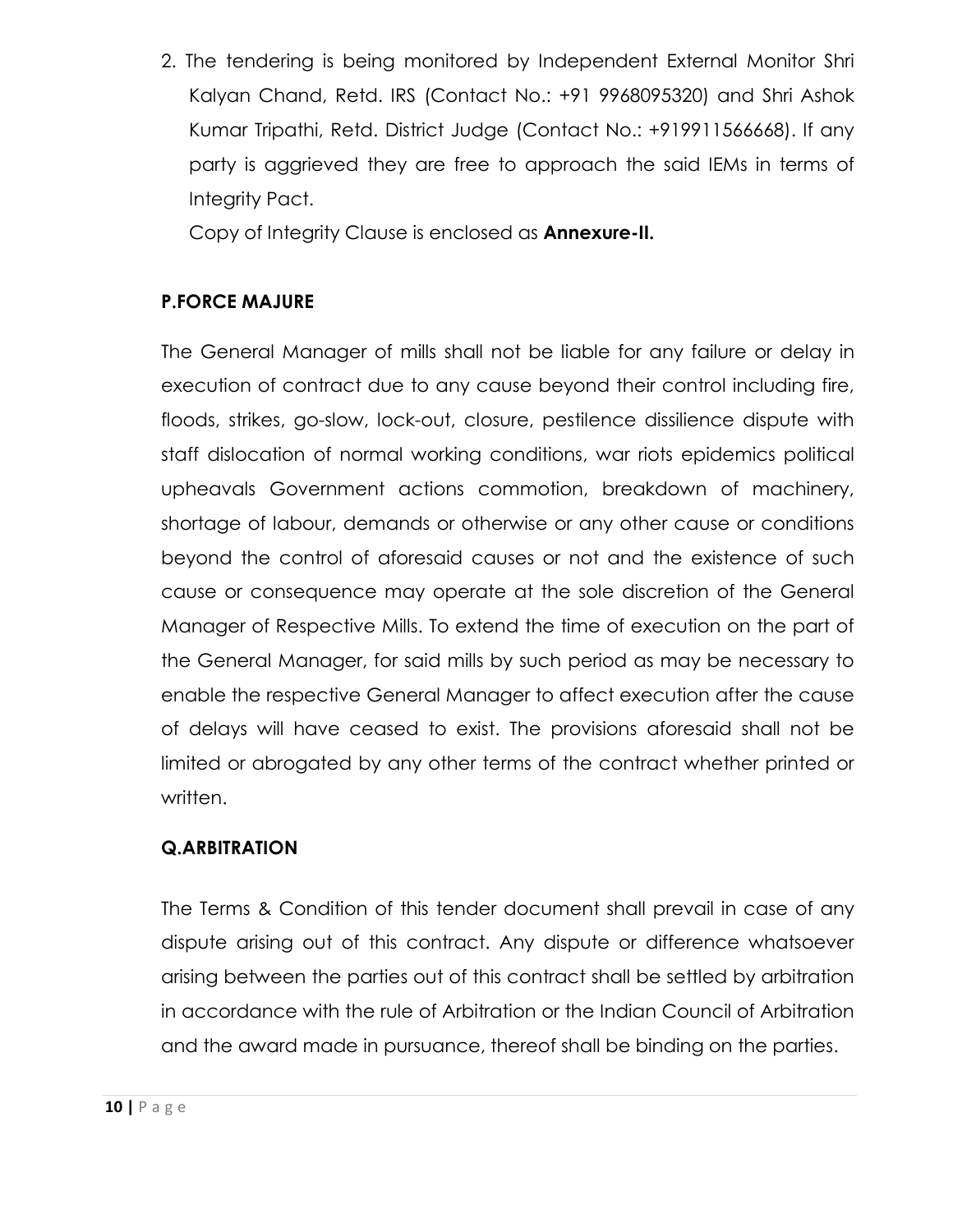The matter will be referred to the arbitrator solely appointed by the OFFICER INCHARGE SOUTHERN REGIONAL OFFICE. All the decisions made by the arbitrator shall be final and binding of both the parties.

There should be no impact on the ongoing supply in case the matter referred to arbitration.

The Cost of arbitration shall be borne by the both the parties. The cost shall, inter alia, include the fees of arbitrator(s) as per rates fixed by the Employer from time to time.

The Principal Civil Court, Coimbatore in respect of SRO mills and The Principal Civil Court, Mumbai in respect of WRO mills will have Jurisdiction in respect of the mills of the concerned regions.

# **R.JURISDICTION**

All suits or proceedings relating to any dispute or claim arising out of or in course of performance in this contract shall be filed in appropriate court. Only Courts in Coimbatore (for SRO based mills) /Mumbai (for WRO based mills) shall have the jurisdiction to decide or adjudicate on any matter, which may arise.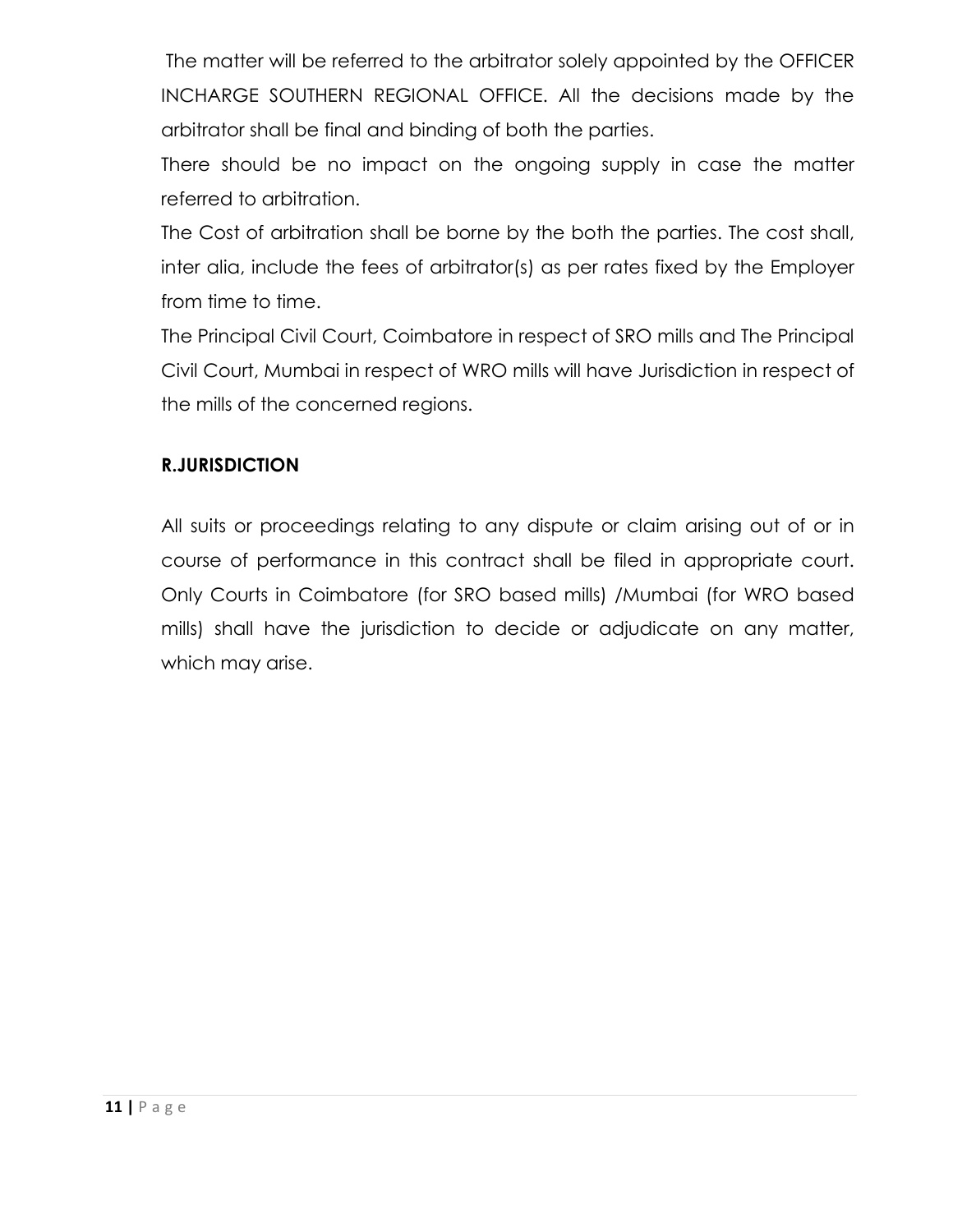

### **NATIONAL TEXTILE CORPORATION LIMITED**

### **(A Government of India Undertaking) Core IV, SCOPE COMPLEX, 7 Lodi Road, NEW DELHI-110003 110003**

(CIN (CIN-U74899DL1968PLC004866)

### **REQUEST FOR REGISTRATION OF POLYESTER STAPLE FIBRE MANUFACTURERS**

National Textile Corporation Ltd, New Delhi (NTC) intends to register PSF manufacturers for its 23 Mills and will invite the quotes for PSF from the registered manufacturers through E- bidding process. Interested manufacturers may please see detailed terms and conditions on NTC websites www.ntcltd.org and Central Public Procurement Portal (CPP).

### **Vendor Registration Criteria and validity of offer**

- 1. The Annual Requirement of NTC of PSF is approx. 25,000 Metric Tons (MT).
- 2. The average turnover of last three years of applicant should be at least Rs 100 Cores.
- 3. The applicant manufacturers should have their own production unit.
- 3. The applicant manufacturers should have their own production unit.<br>4. The applicant needs to submit last three years Quantum of Supply, Annual Audited report, Annual Income tax returns, Company Registration Registration Certificates, PAN card and GST Registration Certificate at the time of Registration.
- 5. The Registered applicants on award of contract for supply of PSF shall be required to make deposit of Security amounting to Rs 25.00 lacs lacs. The Security deposit can be made in the form of BG/Lien on FD FD (Scheduled /Nationalized Banks) or Demand Draft/Pay Order in favor of National Textile Corporation Limited. The BG /Lien FD will be restored to the parties after one year from the date of award of contract, subject to no dispute, on their written request stating that they do not want to participate in NTC future future tenders for PSF.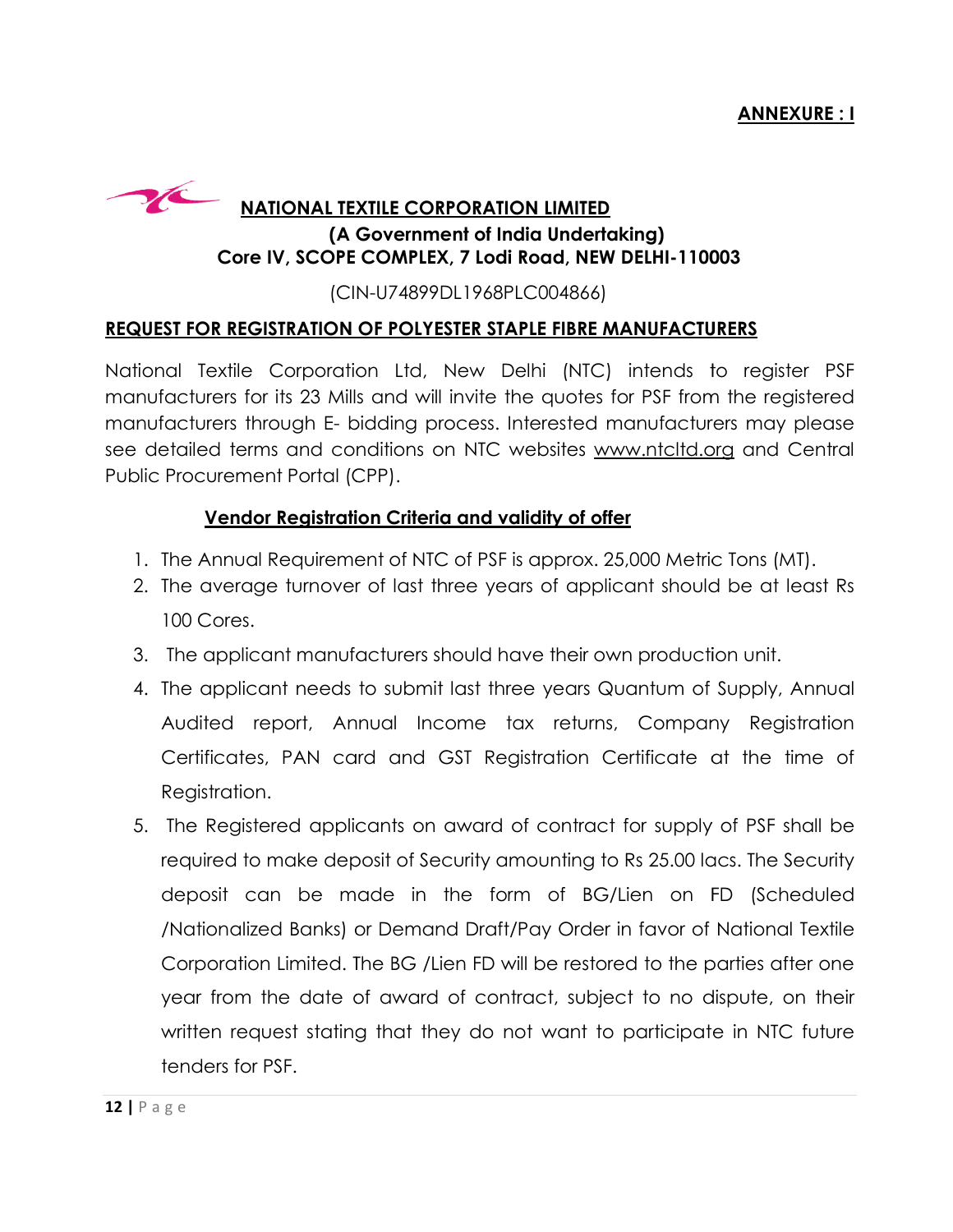In case of Security deposit in Demand Draft/ Pay order form, an interest equal to MCLR of SBI (for 3 months tenure) shall be payable by NTC to the Manufacturer.

- 6. The Company/organization should not be in defaulters list of any National/Government/Private/PSU/International organizations. A self attested certificate to be produced in this regard.
- 7. The applicant should not be a defaulter on GST on the date of application, and should submit a self declaration to that effect.
- 8. The applicant on award of contract should give a Revolving credit limit up to Rs 12 Crores for supply of PSF.
- 9. The process of vendor registration shall be open and manufacturers can register at any time. A Non-refundable Application Registration fee of Rs 20,000/- (Twenty thousand) will have to accompany the application in form of a Demand Draft drawn in favor of National Textile Corporation Limited, Payable at Coimbatore.
- 10. E-tendering service provider shall collect transaction fees from the successful vendors at the rate of 0.05% of the estimated value of a tender or e-Reverse Auction as input by the Principal subject to a minimum of INR 1000/- and maximum INR 15000/-per participating bidder plus applicable taxes.
- 11. The empanelled vendors not participating in 5 consecutive bids for supply of PSF will be debarred for further participation for a period ONE year.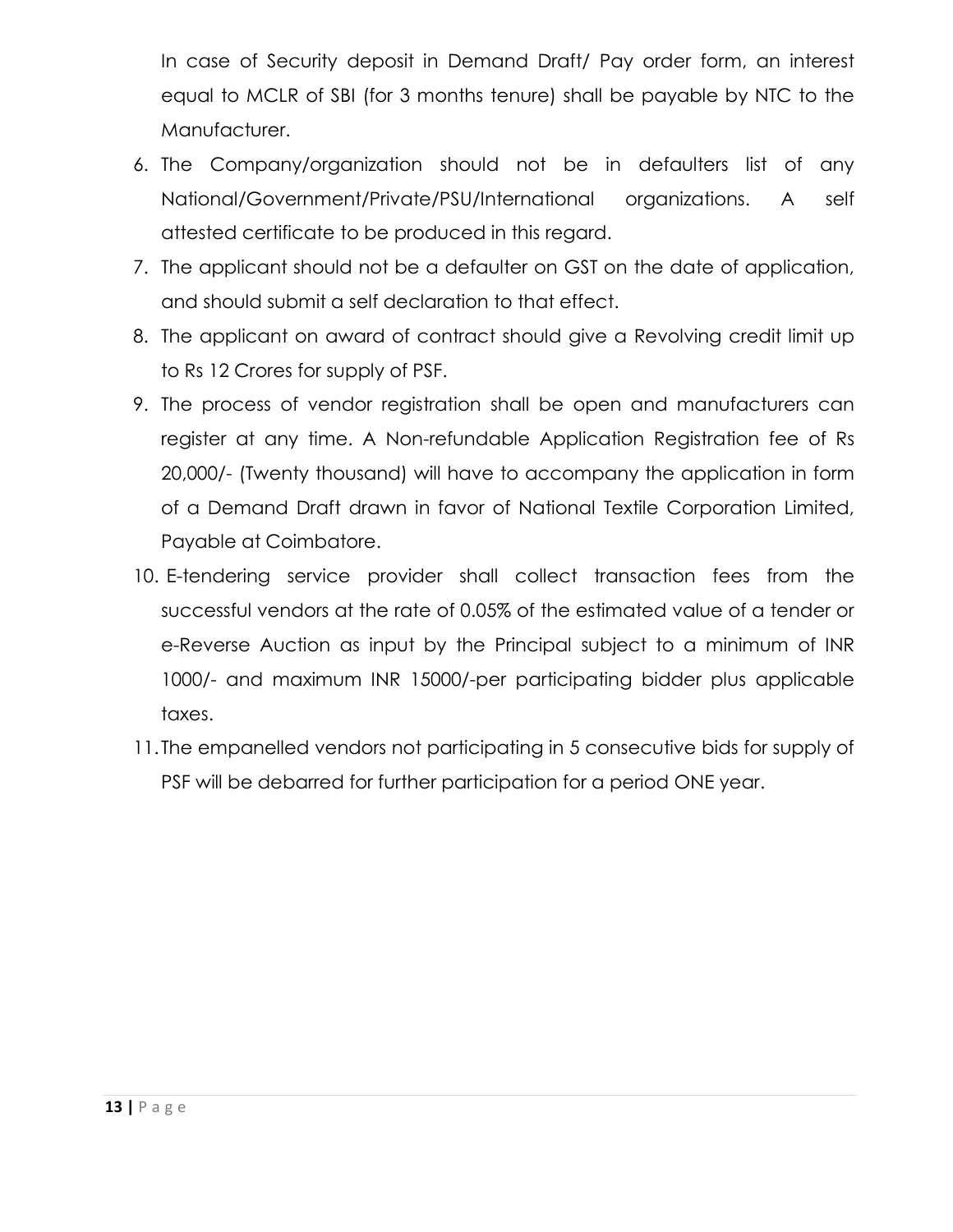#### **INTEGRITY PACT**

#### **Between**

#### **National Textile Corporation Limited (NTC)** hereinafter referred to as

**"The Principal**"

and

……………………………………………………hereinafter referred to as

#### **"The Bidder/Contractor"**

#### **Preamble**

The Principal intends to award, under laid down organizational procedures, contract/s for ……………………………………The Principal values full compliance with all relevant laws of the land, rules, regulations, economic use of resources and of fairness/ transparency in its relations with its Bidder(s) and/or Contractor(s).

In order to achieve these goals, the Principal will appoint an Independent External Monitor (IEM), who will monitor the tender process and the execution of the contract for compliance with the principles mentioned above.

#### **Section 1- Commitments of the Principal**

- 1. The Principal commits itself to take all measures necessary to prevent corruption and to observe the following principles:
	- a. No employee of the Principal, personally or through family members, will in connection with the tender for or the execution of a contract, demand, take a promise for or accept, for self or third person, any material or immaterial benefit which the person is not legally entitled to.
	- b. The Principal will, during the tender process treat all Bidder(s) with equity and reason. The Principal will in particular, before and during the tender process, provide to all Bidder(s) the same information and will not provide to any Bidder(s) confidential/additional information through which the Bidder(s) could obtain an advantage in relation to the tender process or the contract execution.
	- c. The Principal will exclude from the process all known prejudiced persons.
- 2. If the Principal obtains information on the conduct of any of its employees which is a criminal offence under the IPC/PC Act, or if there be a substantive suspicion in this regard,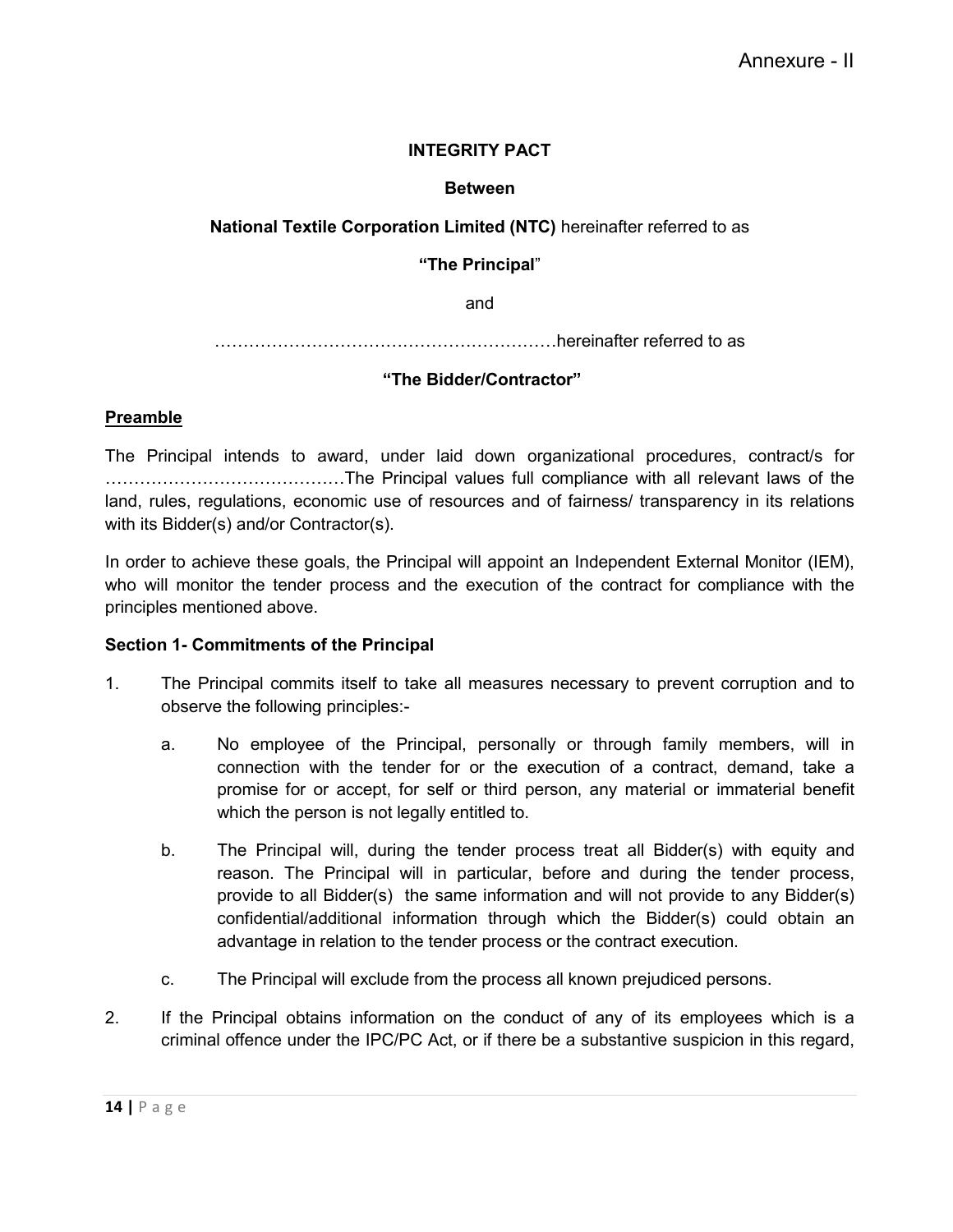the Principal will inform the Chief Vigilance Officer and in addition can initiate disciplinary actions.

### **Section 2- Commitments of the Bidder(s)/contractor(s)**

- 1. The Bidder(s)/Contractor(s) commit themselves to take all measures necessary to prevent corruption. He commits himself to observe the following principles during his participation in the tender process and during the contract execution.
	- a. The Bidder(s)/Contractor(s) will not, directly or through any other person or firm, offer, promise or give to any of the Principal's employees involved in the tender process or the execution of the contract or to any third person any material or other benefit which he/she is not legally entitled to, in order to obtain in exchange any advantage of any kind whatsoever during the tender process or during the execution of the contract.
	- b. The Bidder(s)/ Contractor(s) will not enter with other Bidders into any undisclosed agreement or understanding, whether formal or informal. This applies in particular to prices, specifications, certifications, subsidiary contracts, submission or nonsubmission of bids or any other actions to restrict competitiveness or to introduce cartelisation in the bidding process.
	- c. The Bidder(s/Contractor(s) will not commit any offence under the relevant IPC/PC Act; further the Bidder(s)/ contractor(s) will not use improperly, for purposes of competition or personal gain, or pass on to others, any information or document provided by the Principal as part of the business relationship, regarding plans, technical proposals and business details, including information contained or transmitted electronically.
	- d. The Bidder(s) /Contractors(s) of foreign origin shall disclose the name and address of the Agents/representatives in India, if any. Similarly the Bidder(s)/Contractors(s) of Indian Nationality shall furnish the name and address of the foreign principals, if any. Further details as mentioned in the "Guidelines on Indian Agents of Foreign Suppliers" shall be disclosed by the Bidder(s)/Contractor(s). Further, as mentioned in the Guidelines all the payments made to the Indian agent/representative have to be in Indian Rupees only. Copy of the "Guidelines on Indian Agents of Foreign Suppliers" is placed at **Annexure-A.**
	- e. The Bidder(s)/Contractor(s) will, when presenting his bid, disclose any and all payments he has made, is committed to or intends to make to agents, brokers or any other intermediaries in connection with the award of the contract.
	- (2) The Bidder(s)/Contractor(s) will not instigate third persons to commit offences outlined above or be an accessory to such offences.

#### **Section 3- Disqualification from tender process and exclusion from future contracts.**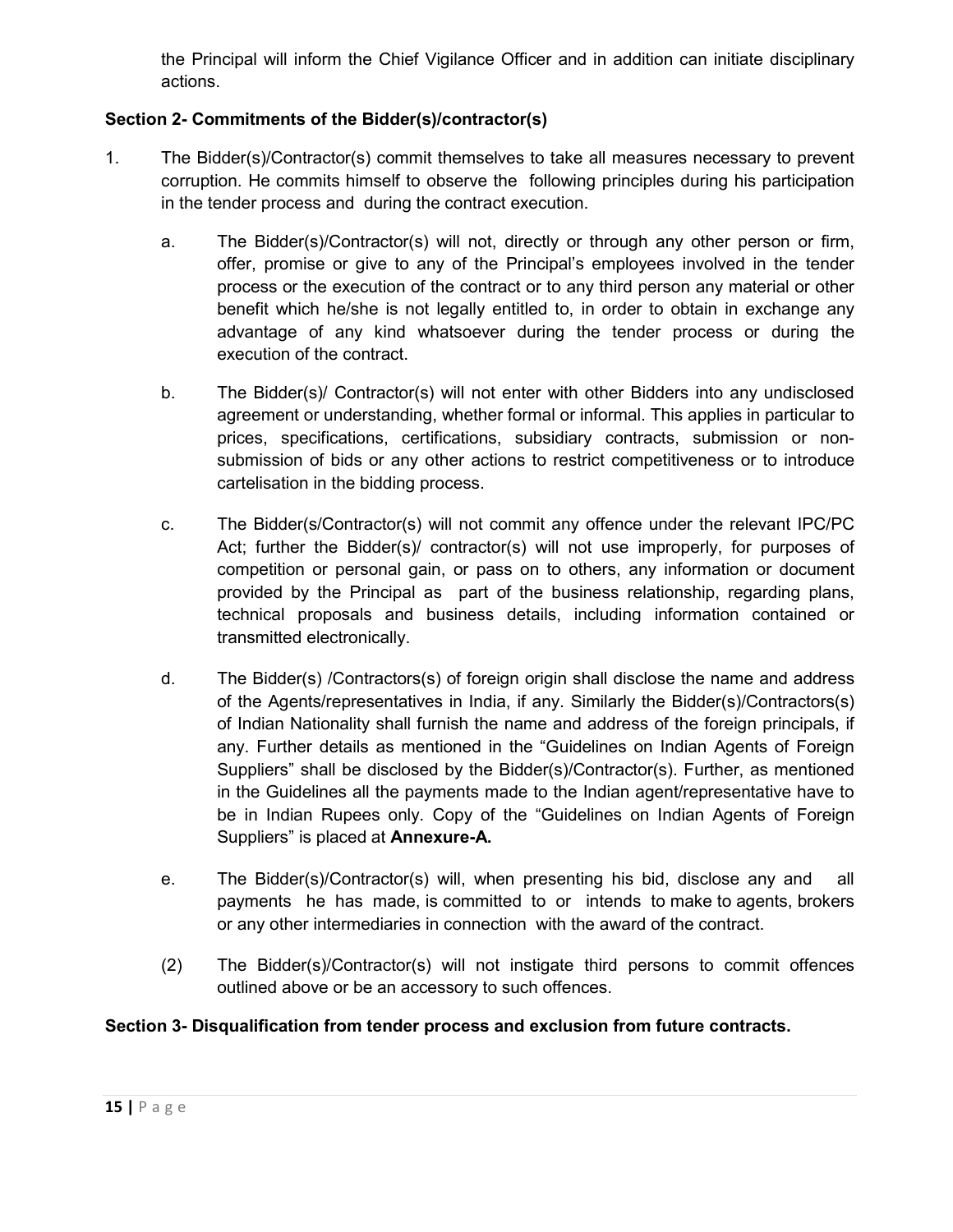If the Bidder(s)/Contractor(s), before award or during the execution has committed a transgression through a violation of Section 2, above or in any other form such as to put his reliability or credibility in question, the Principal is entitled to disqualify the Bidder(s)/Contractor(s) from the tender process or take action as per the procedure mentioned in the "Guidelines on Banning of Business Dealings". Copy of the "Guidelines on Banning of Business Dealings" is annexed and marked as **Annexure-B.**

#### **Section 4- Compensation for Damages**

- 1. If the Principal has disqualified the Bidder(s) from the tender process prior to the award according to Section 3, the Principal is entitled to demand and recover the damages equivalent to Earnest Money Deposit / Bid Security.
- 2. If the Principal has terminated the contract according to Section 3, or if the Principal is entitled to terminate the contract according to section 3, the Principal shall be entitled to demand and recover from the Contractor liquidated damages of the Contract value or the amount equivalent to Performance Bank Guarantee.

#### **Section 5 – Previous transgression**

- 1. The Bidder declares that no previous transgressions occurred in the last three years with any other Company in any country conforming to the anti- corruption approach or with any other Public Sector Enterprise in India that could justify his exclusion from the tender process.
- 2. If the Bidder makes incorrect statement on this subject, he can be disqualified from the tender process or action can be taken as per the procedure mentioned in "Guidelines on Banning of Business Dealings."

#### **Section 6 - Equal treatment of all Bidders / Contractors / Subcontractors**

- 1. The Bidder(s)/ Contractor(s) undertake(s) to demand from his subcontractors a commitment in conformity with this Integrity Pact.
- 2. The Principal will enter into agreements with identical conditions as this one with all Bidders and Contractors.
- 3. The Principal will disqualify from the tender process all bidders who do not sign this Pact or violate its provisions.

#### **Section 7 – Criminal charges against violating Bidder(s) /Contractor(s) / Subcontractor(s)**

If the Principal obtains knowledge of conduct of a Bidder, Contractor or Subcontractor, or of an employee or a representative or an associate of a Bidder, Contractor or Subcontractor which constitutes corruption, or if the Principal has substantive suspicion in this regard, the Principal will inform the same to the Chief Vigilance Officer.

#### **Section 8 – Independent External Monitor / Monitors**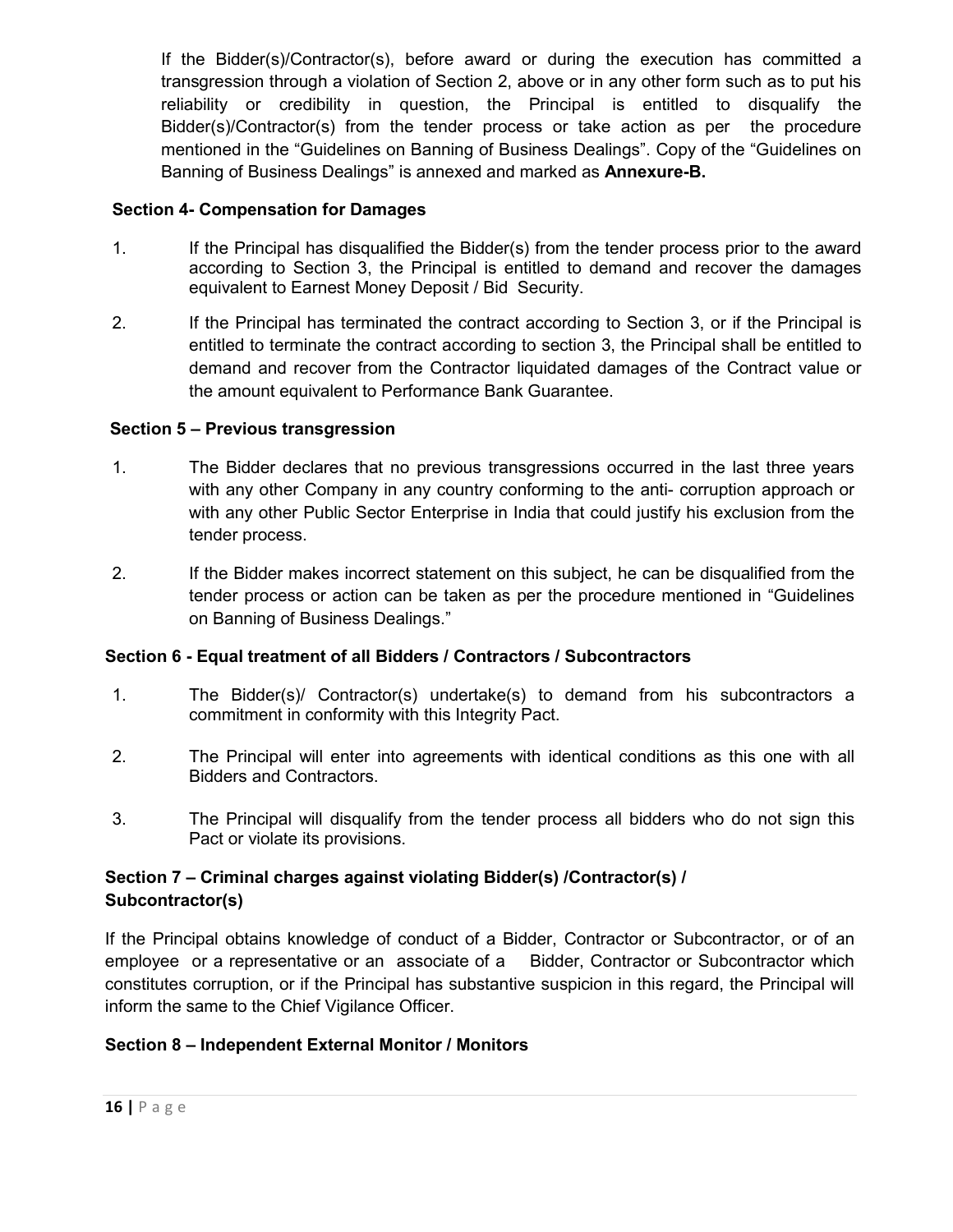- 1. The Principal appoints competent and credible Independent External Monitor for this Pact. The task of the Monitor is to review independently and objectively, whether and to what extent the parties comply with the obligations under this agreement.
- 2. The Monitor is not subject to instructions by the representatives of the parties and performs his functions neutrally and independently. It will be obligatory for him to treat the information and documents of the Bidder(s)/ Contractors as confidential. He reports to the Chairman, NTC.
- 3. The Bidder(s)/ Contractor(s) accepts that the Monitor has the right to access without restriction to all Project documentation of the Principal including that provided by the Contractor. The Contractor will also grant the Monitor, upon his request and demonstration of a valid interest, unrestricted and unconditional access to his project documentation. The same is applicable to Subcontractors. The Monitor is under contractual obligation to treat the information and documents of the Bidder(s)/ Contractor(s)/Subcontractor(s) with confidentiality.
- 4. The Principal will provide to the Monitor sufficient information about all meetings among the parties related to the Project provided such meetings could have an impact on the contractual relations between the Principal and the Contractor. The parties offer to the Monitor the option to participate in such meetings.
- 5. As soon as the Monitor notices, or believes to notice, a violation of this agreement, he will so inform the Management of the Principal and request the Management to discontinue or take corrective action, or to take other relevant action. The monitor can in this regard submit nonbinding recommendations. Beyond this, the Monitor has no right to demand from the parties that they act in a specific manner, refrain from action or tolerate action.
- 6. The Monitor will submit a written report to the Chairman, NTC within 8 to 10 weeks from the date of reference or intimation to him by the *Principal* and, should the occasion arise, submit proposals for correcting problematic situations.
- 7. If the Monitor has reported to the Chairman, NTC, a substantiated suspicion of an offence under relevant IPC/PC Act, and the Chairman NTC has not, within the reasonable time taken visible action to proceed against such offence or reported it to the Chief Vigilance Officer, the Monitor may also transmit this information directly to the Central Vigilance Commissioner.
- 8. The word **'Monitor'** would include both singular and plural. Monitor would be entitled to receive such compensation as may be decided time to time by the CMD/Competent Authority.

#### **Section 9 – Pact Duration**

This Pact begins when both parties have legally signed it. It expires for the Contractor 12 months after the last payment under the contract or contract period (extended if applicable) whichever is later and for all other Bidders 6 months after the contract has been awarded.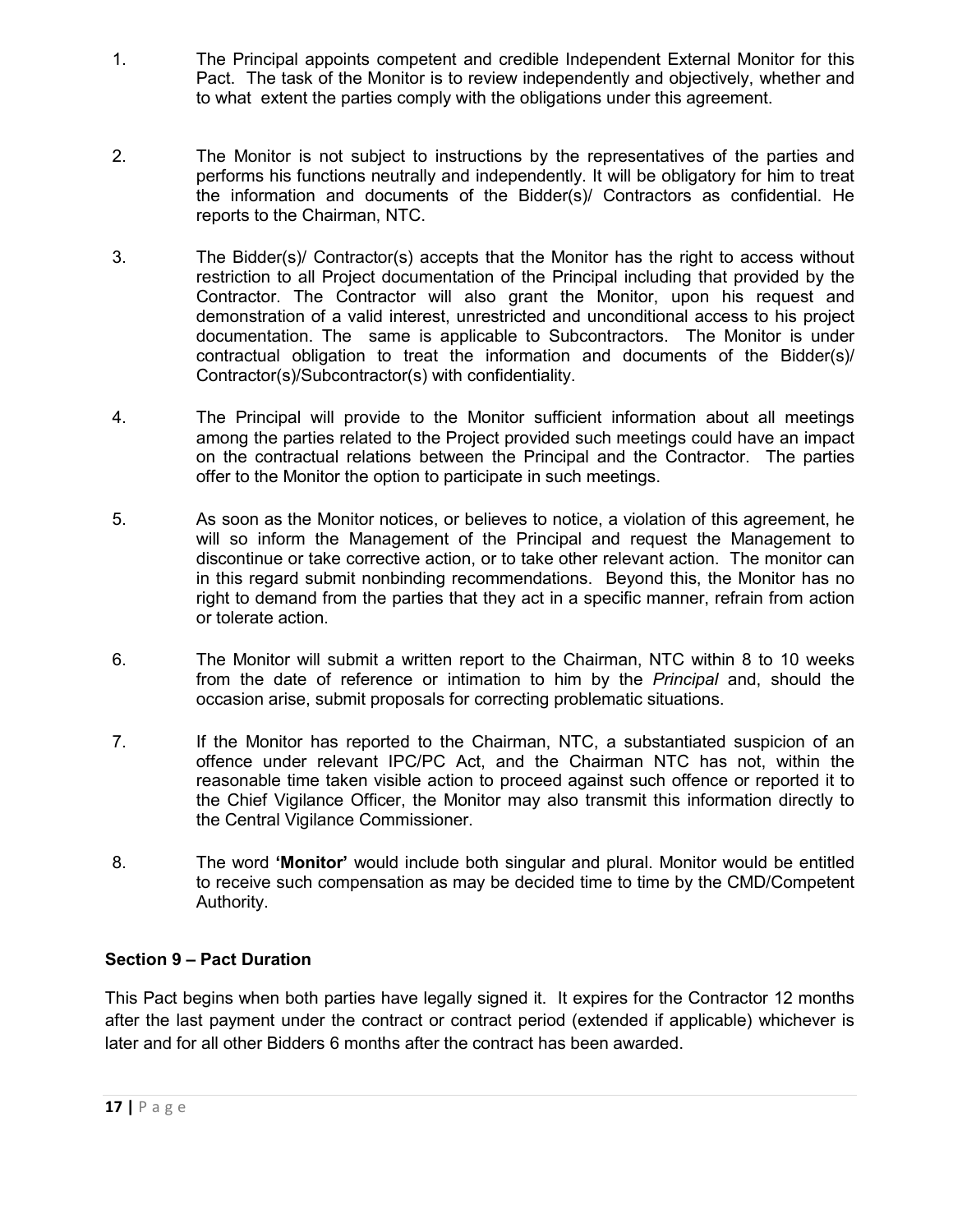If any claim is made / lodged during this time, the same shall be binding and continue to be valid despite the lapse of this pact as specified above, unless it is discharged/determined by Chairman of NTC.

#### **Section 10 – Other provisions**

- 1. This agreement is subject to Indian Law. Place of performance and jurisdiction is the Registered Office of the Principal, i.e. New Delhi.
- 2. A person signing IP shall not approach the courts while representing the matters to the IEMs and he/she will await their decision in the matter
- 3. Changes and supplements as well as termination notices need to be made in writing. Side agreements have not been made.
- 4. If the Contractor is a partnership or a consortium, this agreement must be signed by all partners or consortium members.
- 5. Should one or several provisions of this agreement turn out to be invalid, the remainder of this agreement remains valid. In this case, the parties will strive to come to an agreement to their original intentions.
- 6. In the event of any contradiction between the Integrity Pact and its Annexure, the Clause in the Integrity Pact will prevail."

|  |  | (For & On behalf of the Principal) |  |  |
|--|--|------------------------------------|--|--|
|  |  |                                    |  |  |

\_\_\_\_\_\_\_\_\_\_\_\_\_\_\_\_\_\_\_\_\_\_\_\_\_\_ \_\_\_\_\_\_\_\_\_\_\_\_\_\_\_\_\_\_\_\_\_\_\_\_\_\_\_\_\_\_

(For & On behalf of Bidder/Contractor) For & On behalf of Bidder/Contractor

(Office Seal) (Office Seal)

| Place |  |
|-------|--|
|-------|--|

Date……………….

Witness 1:

(Name & Address)

 $\overline{\phantom{a}}$  , and the set of the set of the set of the set of the set of the set of the set of the set of the set of the set of the set of the set of the set of the set of the set of the set of the set of the set of the s

 $\frac{1}{2}$  ,  $\frac{1}{2}$  ,  $\frac{1}{2}$  ,  $\frac{1}{2}$  ,  $\frac{1}{2}$  ,  $\frac{1}{2}$  ,  $\frac{1}{2}$  ,  $\frac{1}{2}$  ,  $\frac{1}{2}$  ,  $\frac{1}{2}$  ,  $\frac{1}{2}$  ,  $\frac{1}{2}$  ,  $\frac{1}{2}$  ,  $\frac{1}{2}$  ,  $\frac{1}{2}$  ,  $\frac{1}{2}$  ,  $\frac{1}{2}$  ,  $\frac{1}{2}$  ,  $\frac{1$ 

Witness 2 :

**18 |** P a g e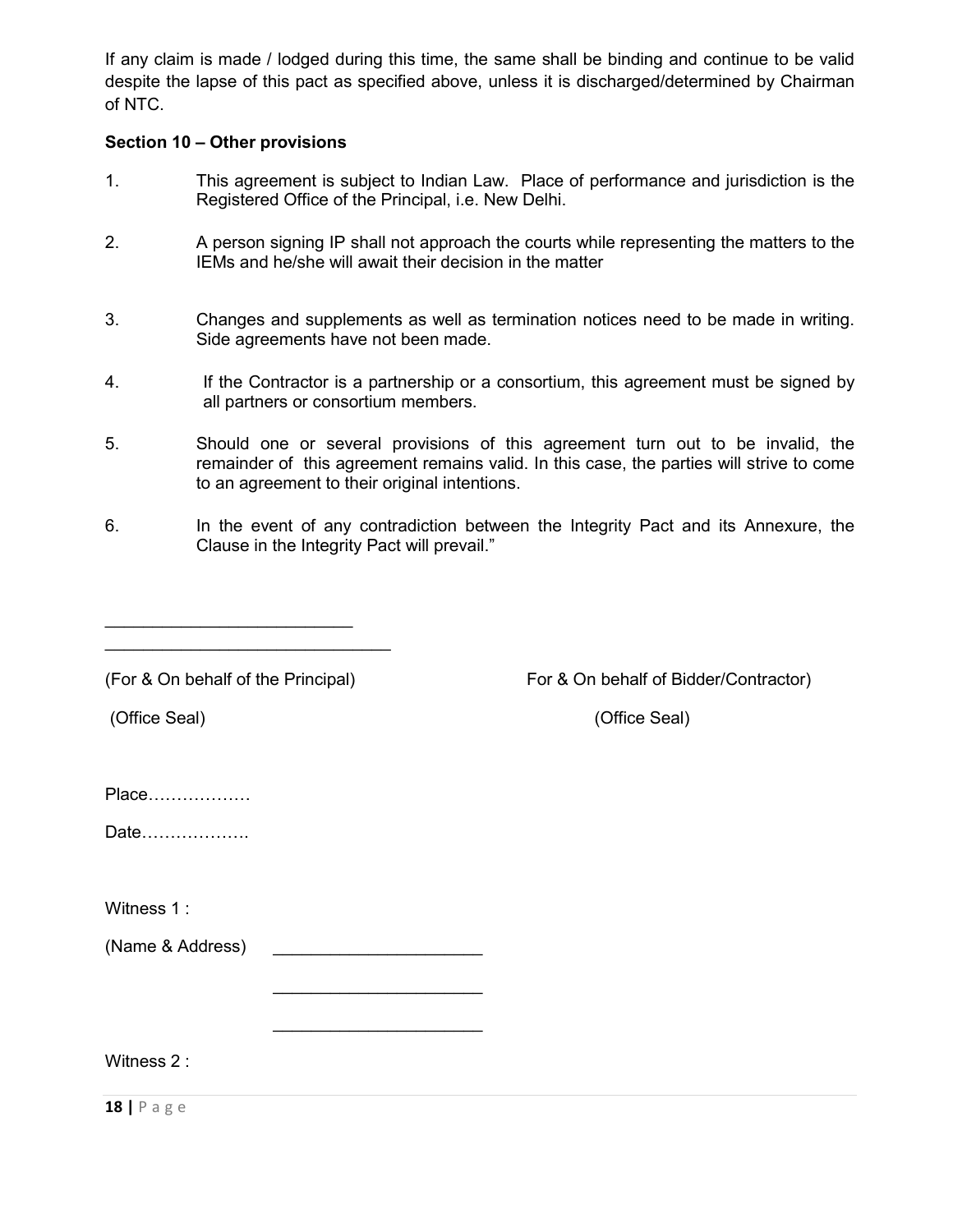| (Name & Address) |
|------------------|
|                  |

#### **Guidelines on Banning Business Dealings Annexure B** Annexure B

 $\overline{\phantom{a}}$  , and the set of the set of the set of the set of the set of the set of the set of the set of the set of the set of the set of the set of the set of the set of the set of the set of the set of the set of the s

\_\_\_\_\_\_\_\_\_\_\_\_\_\_\_\_\_\_\_\_\_\_

#### **Introduction**

- 1.1. National Textile Corporation Limited (NTC) deals with Agencies viz parties/ contractors/ suppliers/ bidders, who are expected to adopt ethics of highest standards and a very high degree of integrity, commitments and sincerity towards the work undertaken. It is not in the interest of NTC to deal with Agencies who commit deception, fraud or other misconduct in the tendering process.
- 1.2. Since banning of business dealings involves civil consequences for an Agency concerned, it is incumbent that adequate opportunity of hearing is provided and the explanation, if tendered, is considered before passing any order in this regard keeping in view the facts and circumstances of the case.

#### **2. Scope**

- 2.1 The Information for Bidders/ Instruction to Bidders and even the General Conditions of Contract (GCC) of NTC generally provide that NTC shall have the rights to remove from list of approved suppliers / contractors or to ban business dealings if any Agency has been found to have committed misconduct or fraud or anything unethical not expected from a reputed contractor.
- 2.2 The procedure of (i) Removal of Agency from the List of approved suppliers / contractors/bidders; (ii) Suspension and (iii) Banning of Business Dealing with Agencies, has been laid down in these guidelines.
- 2.3 These guidelines shall apply to all the Mills whether operational or closed/ showrooms/ RMDs/ Regional Offices/Sub Offices/Liaison Office of NTC.
- 2.4 It is clarified that these guidelines do not deal with the poor performance of the contractors/ Agencies.
- 2.5 The banning shall be with prospective effect, i.e. future business dealings.

#### **3. Definitions**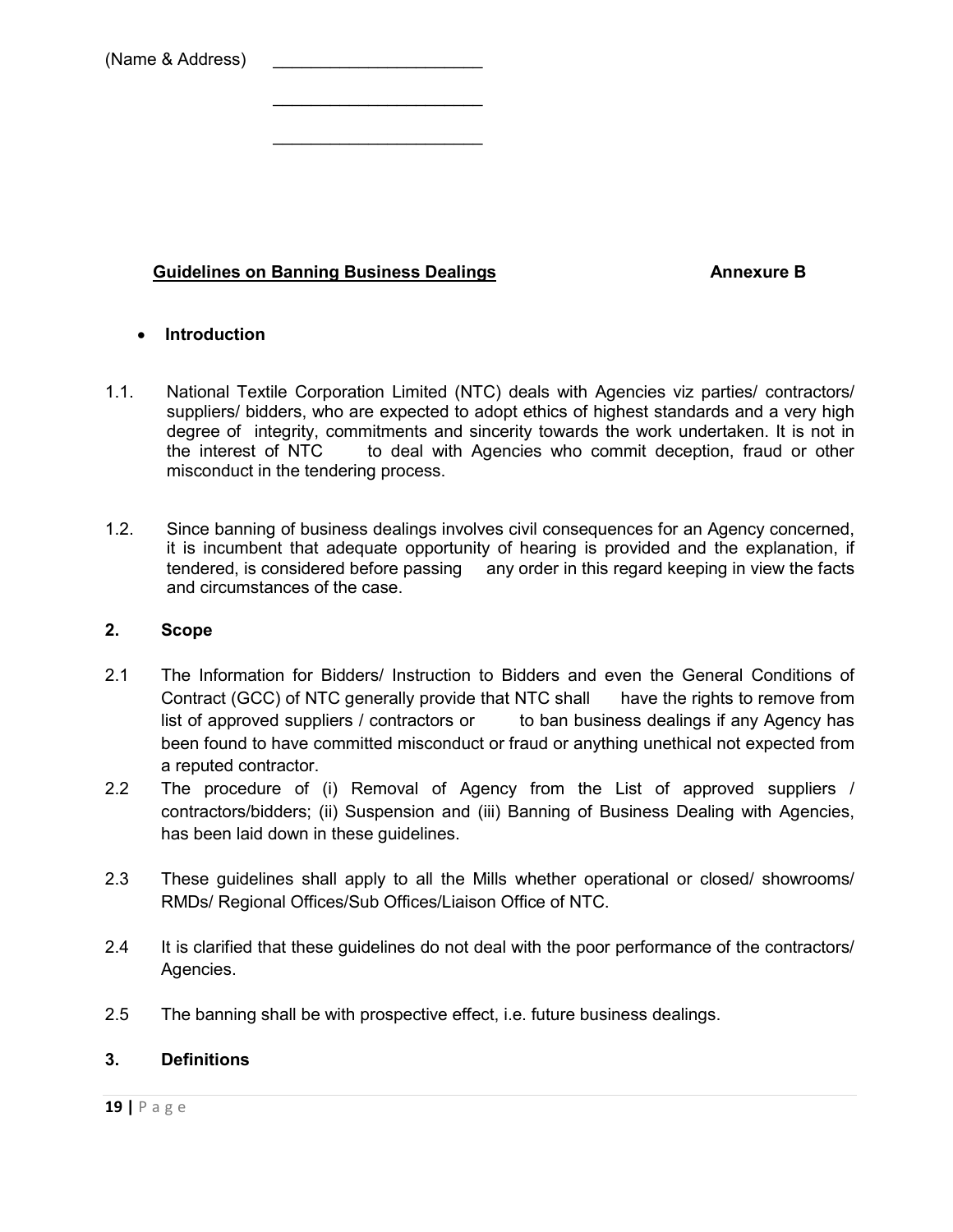In these Guidelines, unless the context otherwise requires:

- I. "Party / Contractor / Supplier / Bidders" shall mean and include a public limited company or a private limited company, a joint Venture, Consortium, HUF, a firm whether registered or not, an individual, cooperative society or an association or a group of persons engaged in any commerce, trade, industry, etc. "Party / Contractor/ Supplier / Bidder' in the context of these guidelines is indicated as 'Agency'.
- II. "Unit" shall mean the Mills whether operational or closed/showrooms/RMDs/Regional Offices/Sub Offices/Liaison Office of NTC.
- III. "Competent Authority" and 'Appellate Authority' shall mean the following:
	- a) For NTC Wide Banning

The concerned director shall be the 'Competent Authority' for the purpose of these guidelines. CMD shall be the 'Appellate Authority' in respect of such cases.

b) For Mills whether operational or closed/showrooms/RMDs/Regional Offices/Sub Offices/Liaison Office of NTC.

Head of the Unit/Head of Finance shall be the 'Competent Authority' for the purpose of these guidelines, in respect of concerned unit/Sub-office/Regional Office. The concerned Executive Director/ Regional Head of the Unit/ Region shall be the 'Appellate Authority' in all such cases.

- IV. "Investigating Committee" shall mean any Officer/Committee appointed by Competent Authority to conduct investigation.
- V. "Approved Agencies viz Parties / Contractors / Suppliers/Bidders" shall mean and include list of Parties/ Contractors / Suppliers / Bidders etc, who have been pre-qualified by NTC for any tender/contract/bid.

### **4. Initiation of Banning / Suspension**

Action for banning /suspension business dealings with any Agency shall be initiated by the department responsible for invitation of bids after noticing the irregularities or misconduct on the part of Agency concerned. Besides the concerned department, Vigilance Department may also be competent to initiate such action.

### **5. Suspension of Business Dealings.**

5.1 If the conduct of any Agency dealing with NTC is under investigation, the Competent Authority may consider whether the allegations (under investigation) are of a serious nature and whether pending investigation, it would be advisable to continue business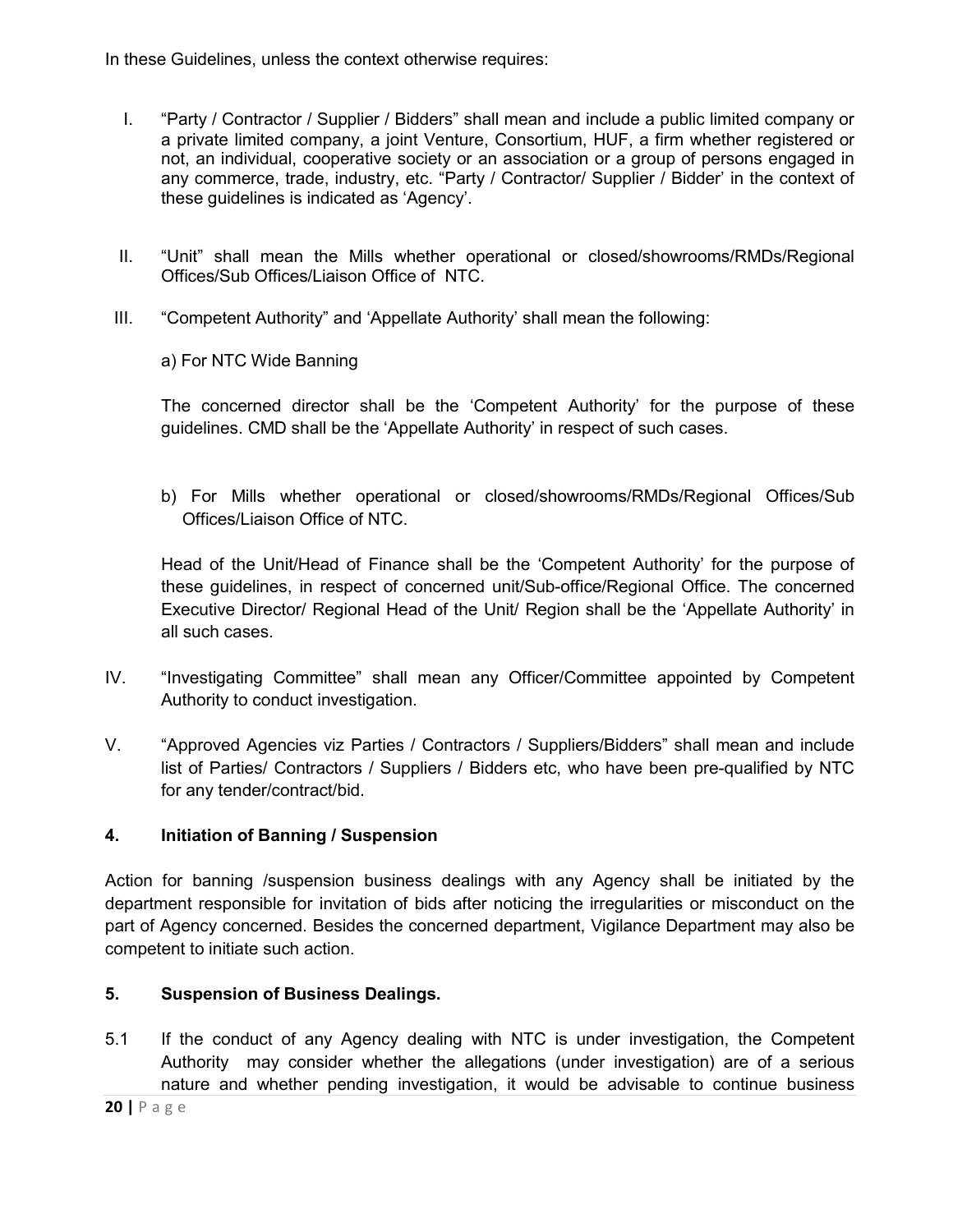dealing with the Agency. If the Competent Authority, after consideration of the matter including the recommendation of the Investigating Committee, if any, decides that it would not be in the interest to continue business dealings pending investigation, it may suspend business dealings with the Agency. The order of suspension would operate for a period not more than six months and may be communicated to the Agency as also to the Investigating Committee. The Investigating Committee may ensure that their investigation is completed and whole process of final order is over within such period. However, if investigations are not completed in six months time, the Competent Authority may extend the period of suspension by another three months, during which period the investigations must be completed.

- 5.2 The order of suspension shall be communicated to all Departmental Heads of NTC and Heads of the Units, which would also be displayed on Intranet, if available. During the period of suspension, no business dealing may be held with the Agency.
- 5.3 As far as possible, the existing contract(s) with the Agency may continue unless the Competent Authority, having regard to the circumstances of the case, decides otherwise.
- 5.4 If the Agency concerned asks for detailed reasons of suspension, the Agency may be informed that its conduct is under investigation. It is not necessary to enter into correspondence or argument with the Agency at this stage.
- 5.5 It is not necessary to give any show-cause notice or personal hearing to the Agency before issuing the order of suspension.

#### **6. Ground on which Banning of Business Dealings can be initiated**

- 6.1 If the security consideration, including questions of loyalty of the Agency to NTC so warrants;
- 6.2 If the Director of a company (other than Govt. company) /owner of the Agency, proprietor or partner of the firm, is convicted by a Court of Law for offences involving moral turpitude in relation to its business dealings with the Government or any other public sector enterprises, during the last five years;
- 6.3 If business dealings with the Agency have been banned by the Ministry of Textiles, Government of India.
- 6.4 If the Agency has resorted to corrupt, fraudulent practices including misrepresentation of facts;
- 6.5 If the Agency uses intimidation / threatening or brings undue outside pressure on NTC or its official for acceptance / performances of the job under the contract;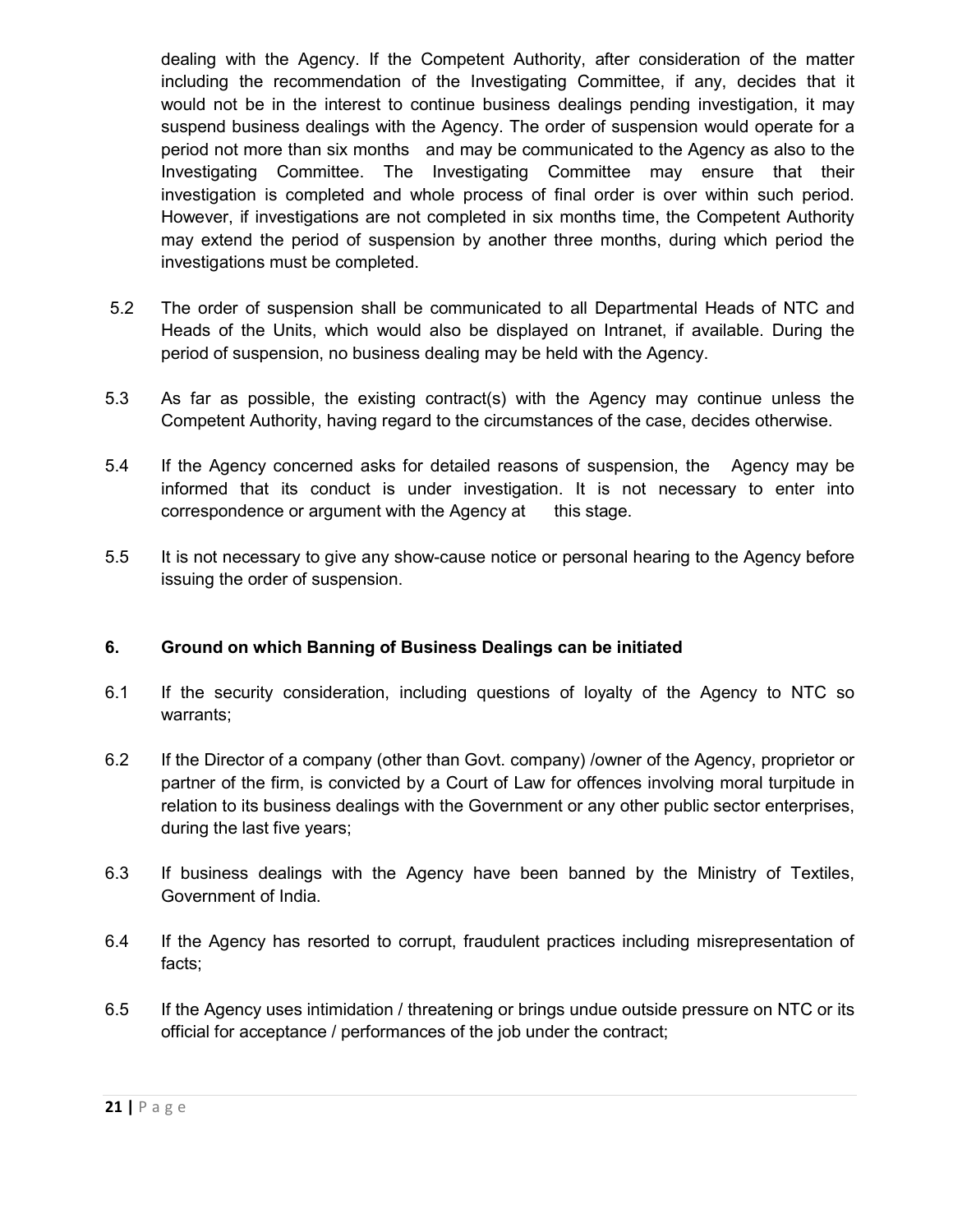6.6 If the Agency misuses the premises or facilities of the NTC, forcefully occupies or damages the NTC's properties including land, water resources, forests / trees or tampers with documents/records etc. (Note:The examples given above are only illustrative and not exhaustive. The Competent Authority may decide to ban business dealing for any good and sufficient reason).

### **7. Banning of Business Dealings**

- 7.1 A decision to ban business dealings with any Agency shall normally apply throughout NTC. However, the Competent Authority of the Unit can impose such ban unit-wise only if in the particular case banning of business dealings by respective Unit will serve the purpose and achieve its objective and banning throughout the Company is not required in view of the local conditions and impact of the misconduct / default to beyond the Unit. Any ban imposed by Corporate Office shall be applicable across all Units of NTC.
- 7.2 There will be an Investigating Committee in each Unit to be appointed by Head of the Unit for processing the cases of "Banning of Business Dealings". However, for procurement of items /award of contracts at Corporate Office, the committee shall consist of officers not below the rank of Senior Manager from Indenting Division & Finance. Member from department responsible for invitation of bids shall be the convener of the committee. The functions of the committee shall, inter-alia include:
	- i) To study the report of the department responsible for invitation of bids and decide if a prima-facie case for banning exists, if not, send back the case to the Competent Authority.
	- ii) To recommend for issue of show-cause notice to the Agency by the concerned department as per clause 9.1.
	- iii) To examine the reply to show-cause notice and call the Agency for personal hearing, if required.
	- iv) To submit final recommendations to the Competent Authority for banning or otherwise.

### 8. **Removal from List of Approved Agencies - Suppliers/ Contractors, etc.**

- 8.1 If the Competent Authority decides that the charge against the Agency is of a minor nature, it may issue a show-cause notice as to why the name of the Agency should not be removed from the list of approved Agencies - Suppliers / Contractors/Bidders etc.
- 8.2 The effect of such an order would be that the Agency would not be qualified for competing in Open Tender Enquiries or Limited Tender Enquiries till the period mentioned in the order.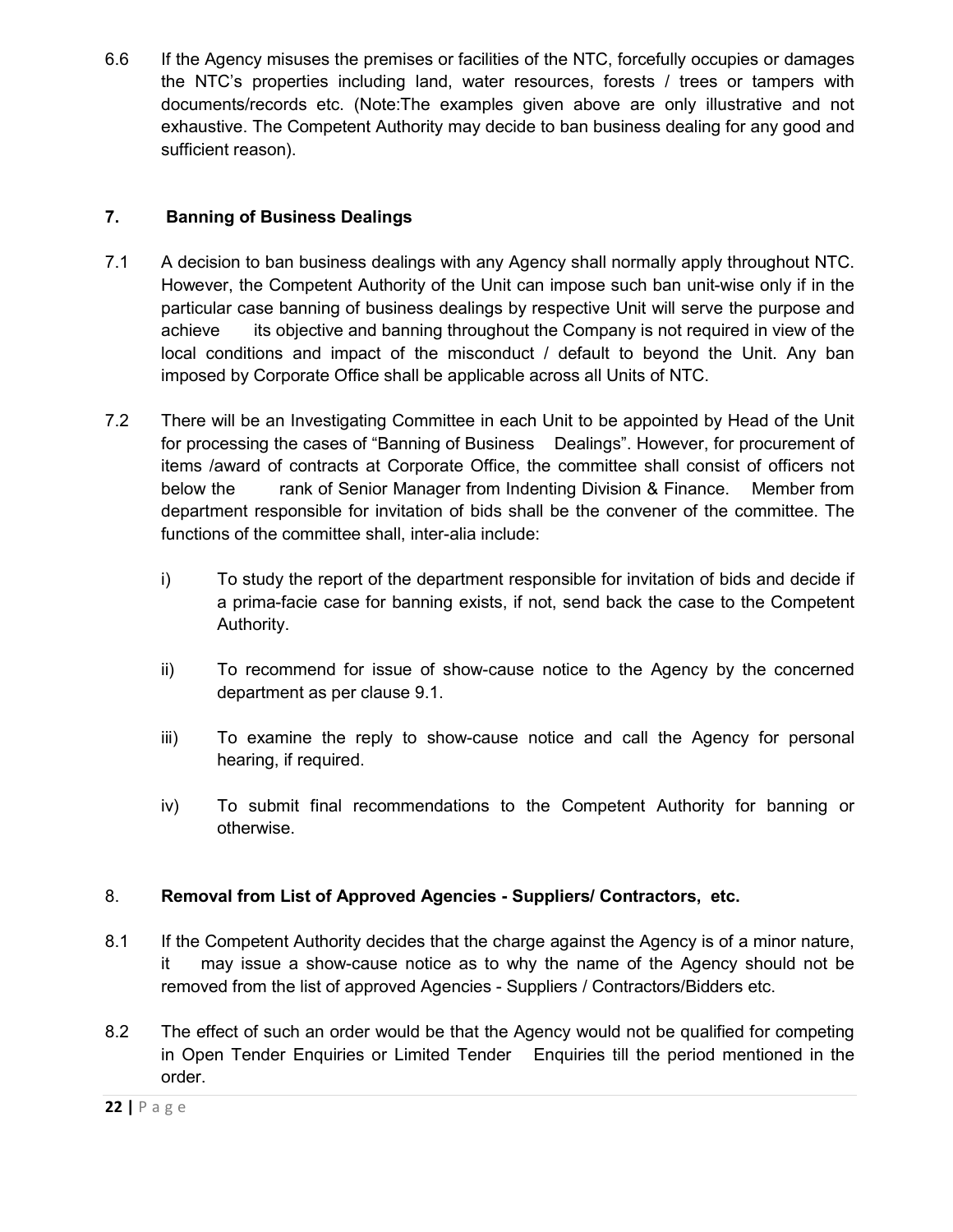8.3 Past performance of the Agency may be taken into account while processing for approval of the Competent Authority for awarding the contract.

### **9. Show-cause Notice**

- 9.1 In case where the Competent Authority decides that action against an Agency is called for, a show-cause notice has to be issued to the Agency, Statement containing the imputation of misconduct or misbehaviour may be appended to the show-cause notice and the Agency should be asked to submit within 15 days a written statement in its defence.
- 9.2 If the Agency requests for inspection of any relevant document in possession of NTC, necessary facility for inspection of documents may be provided.
- 9.3 The Competent Authority may consider and pass an appropriate speaking order:
	- a) For exonerating the Agency if the charges are not established; b) For removing the Agency from the list of approved Suppliers/Contactors, etc. c) For banning the business dealing with the Agency.
- 9.4 If it decides to ban business dealings, the period for which the ban would be operative may be mentioned.
- 9.5 Unitwise banning may be done for a period upto six months only and for more than six months banning, it should be pervasive i.e. for all the units. In case of pervasive banning for more than six months i.e. across all the units, it should be done after approval of the Director (Finance) of the corporate office.

### **10. Appeal against the Decision of the Competent Authority**

- 10.1 The Agency may file an appeal against the order of the Competent Authority banning business dealing etc. The appeal shall be filed to Appellate Authority. Such an appeal shall be preferred within one month from the date of receipt of the order banning business dealing, etc.
- 10.2 Appellate Authority would consider the appeal and pass appropriate order within 120 days which shall be communicated to the Agency as well as the Competent Authority.

### **11. Circulation of the names of Agencies with whom Business Dealings have been banned**

The concerned unit shall forward the name and details of the Agency (ies) banned to IT&C Division of Corporate Office for displaying the same on the NTC website. **Corrupt, Fraudulent, Collusive or Coercive Practices Policy**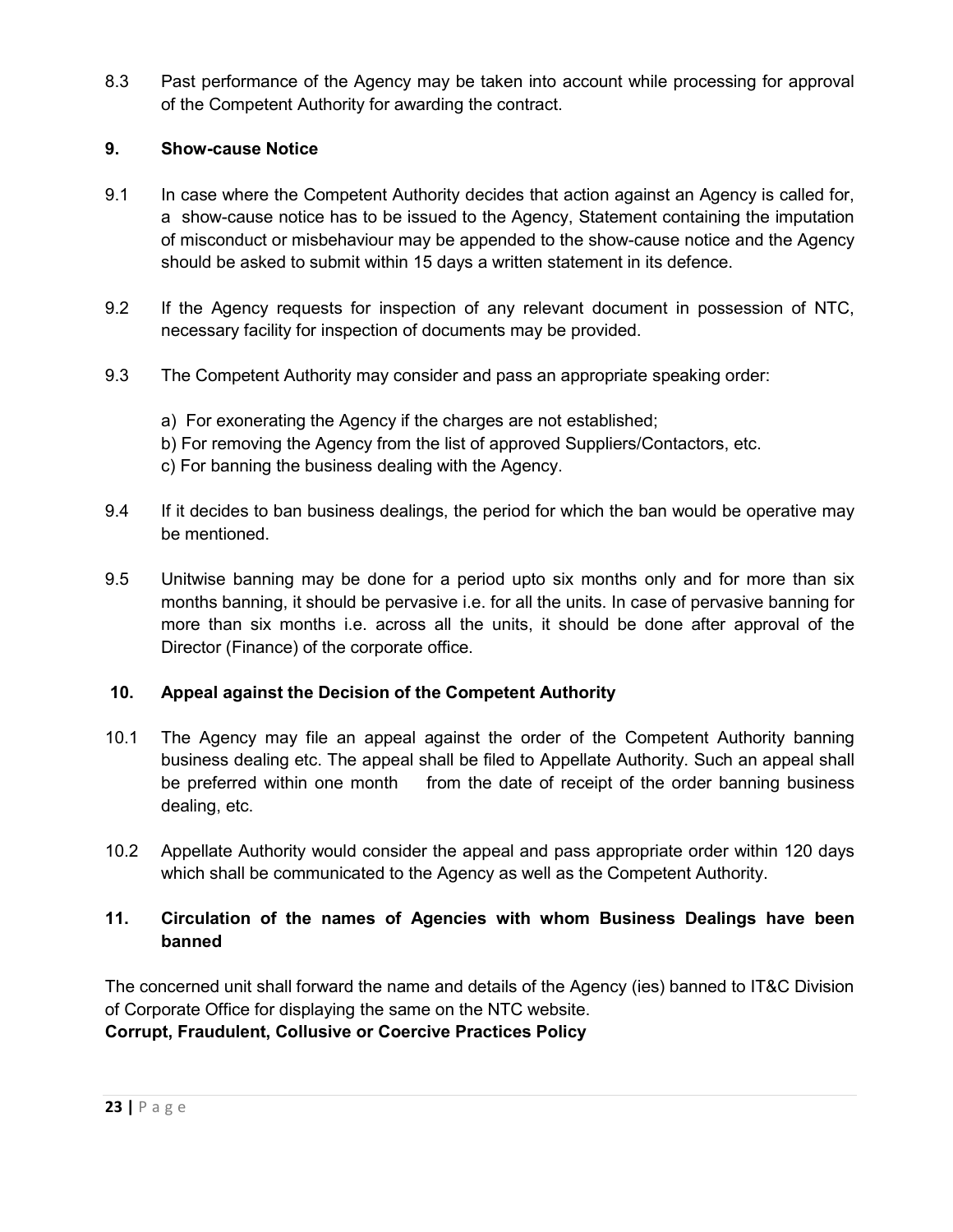#### **1.0 Corrupt, Fraudulent, Collusive or Coercive Practices**

It is expected from the Bidders/ suppliers/ contractors that they will observe the highest standard of ethics during the procurement and execution of such contracts. In pursuance of this policy:

- (a) For the purposes of this provision, the terms set forth below shall mean as under:
- (i) "Corrupt practice" means the offering, giving, receiving or soliciting of anything of value and /or personal satisfaction to influence the action of a public official in the procurement process or in contract execution; and
- (ii) "Fraudulent practice" means a misrepresentation of facts in order to influence a procurement process or the execution of a contract to the detriment of the Purchaser, and includes collusive practice among Bidders (prior to or after bid submission) designed to establish bid prices at artificial non-competitive levels and to deprive the Purchaser of the benefits of free and open competition;
- (iii) "Collusive practice" means a scheme or arrangement between two or more bidders, with or without the knowledge of the Purchaser, designed to establish bid prices at artificial, noncompetitive levels; and
- (iv) "Coercive practice" means harming or threatening to harm, directly or indirectly, person or their property to influence or affect the execution of a contract;
- (v) "Integrity Pact" means an agreement called Integrity Pact between the contractor and the Employer shall be signed committing the persons/ officials of both the parties, not to exercise any corrupt influence on any aspect of the Tender/Contract. The Independent External Monitor(s)(IEM) appointed by the Employer shall oversee the compliance of obligation under the Integrity Pact.
- vi) "Independent External Monitor(s) (IEMs)" means the External Monitor(s) appointed by the Employer to oversee the implementation of Integrity Pact
- (b) A Bid may be rejected by the Purchaser if it is determined at any stage that the respective Bidder has engaged in corrupt, fraudulent, collusive and coercive practices or defaulted commitments under integrity pact as mentioned above in competing for the contract in question.
- (c) The Purchaser may declare a firm ineligible, either indefinitely or for a stated period of time, if it at any time determines that the firm has engaged in corrupt or fraudulent practices, Collusive and Coercive practices or defaulted commitments under integrity pact in competing for, or in executing, a contract.
- (d) Banning of Business Dealings: It is not in the interest of NTC to deal with Agencies who commit deception, fraud or other misconduct in the tendering process. The grounds on which Banning of Business Dealings can be initiated are as follows:-